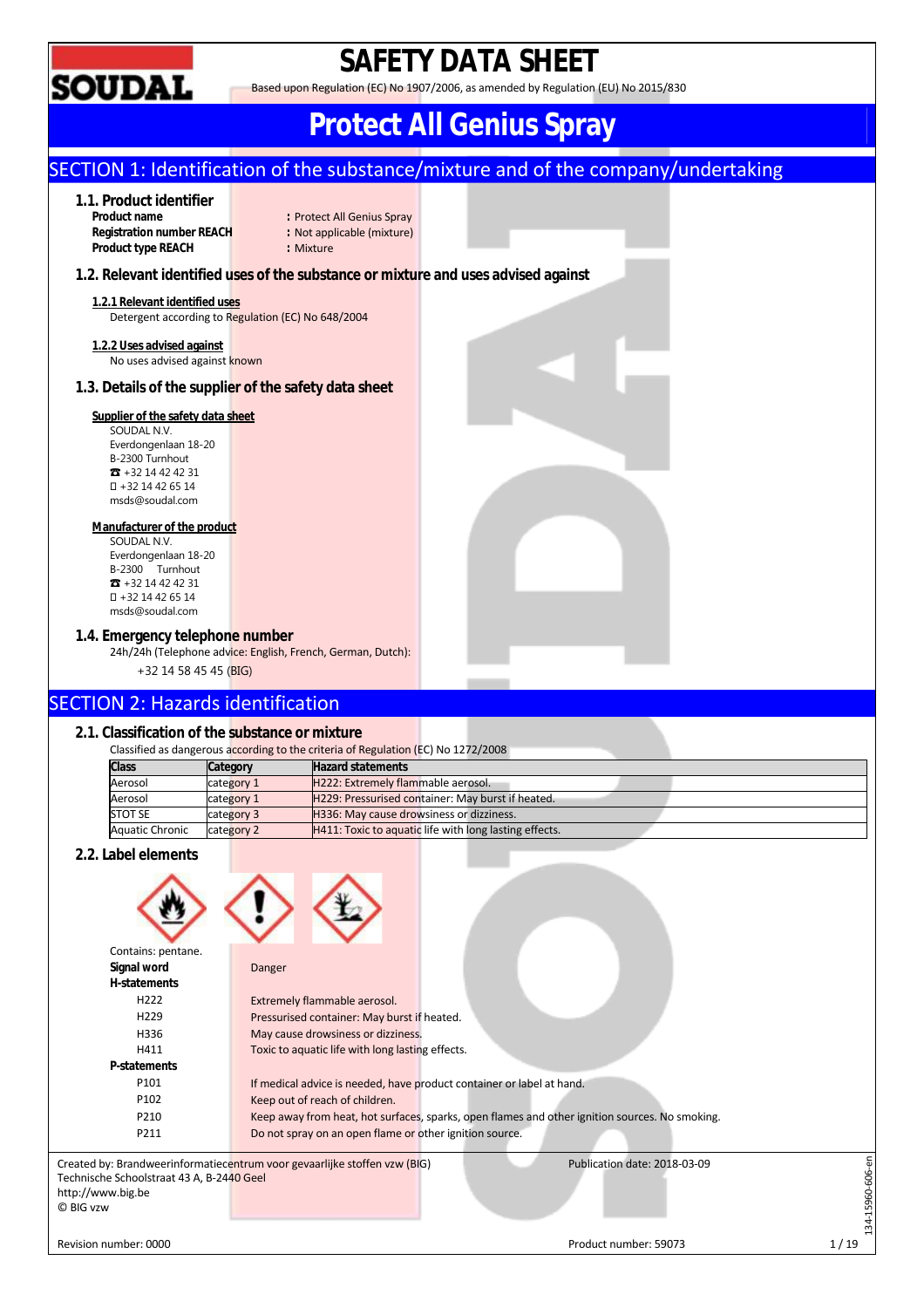| P251 | Do not pierce or burn, even after use. |
|------|----------------------------------------|
|      |                                        |

P304 + P340 IF INHALED: Remove person to fresh air and keep comfortable for breathing.

P405 Store locked up.

P410 + P412 Protect from sunlight. Do not expose to temperatures exceeding 50 °C/ 122°F.

P501 Dispose of contents/container in accordance with local/regional/national/international regulation.

**Supplemental information** 

EUH066 Repeated exposure may cause skin dryness or cracking.

#### **2.3. Other hazards**

Gas/vapour spreads at floor level: ignition hazard

### SECTION 3: Composition/information on ingredients

### **3.1. Substances**

Not applicable

#### **3.2. Mixtures**

| <b>Name</b><br><b>REACH Registration No</b>                          | <b>CAS No</b><br><b>EC No</b> | Conc. (C)                                                                                                                                                                             | Classification according to CLP Note                                                                                                                            |               | <b>Remark</b> |
|----------------------------------------------------------------------|-------------------------------|---------------------------------------------------------------------------------------------------------------------------------------------------------------------------------------|-----------------------------------------------------------------------------------------------------------------------------------------------------------------|---------------|---------------|
| pentane<br>01-2119459286-30                                          | 109-66-0<br>203-692-4         | C>25%                                                                                                                                                                                 | Flam. Lig. 2; H225<br>Asp. Tox. 1; H304<br>STOT SE 3; H336<br>Aquatic Chronic 2; H411                                                                           | (1)(2)(10)    | Constituent   |
| hydrocarbons, C7, n-alkanes, isoalkanes, cyclics<br>01-2119475515-33 |                               | 1% <c<5%< td=""><td>Flam. Lig. 2; H225<br/>Asp. Tox. 1; H304<br/>Skin Irrit. 2; H315<br/>STOT SE 3; H336<br/>Aquatic Chronic 2; H411</td><td>(1)(10)</td><td>Constituent</td></c<5%<> | Flam. Lig. 2; H225<br>Asp. Tox. 1; H304<br>Skin Irrit. 2; H315<br>STOT SE 3; H336<br>Aquatic Chronic 2; H411                                                    | (1)(10)       | Constituent   |
| carbon dioxide                                                       | 124-38-9<br>204-696-9         | C>1%                                                                                                                                                                                  | Press. Gas - Liquefied gas;<br>H <sub>280</sub>                                                                                                                 | (1)(2)        | Propellant    |
| hydrocarbons, C6, isoalkanes, < 5% n-hexane<br>01-2119484651-34      |                               | 1% <c<4%< td=""><td>Flam. Lig. 2; H225<br/>Asp. Tox. 1; H304<br/>Skin Irrit. 2; H315<br/>STOT SE 3; H336<br/>Aquatic Chronic 2; H411</td><td>(1)(10)</td><td>Constituent</td></c<4%<> | Flam. Lig. 2; H225<br>Asp. Tox. 1; H304<br>Skin Irrit. 2; H315<br>STOT SE 3; H336<br>Aquatic Chronic 2; H411                                                    | (1)(10)       | Constituent   |
| n-hexane<br>01-2119480412-44                                         | 110-54-3<br>203-777-6         | 0.1% < C < 1%                                                                                                                                                                         | Flam. Lig. 2; H225<br>Repr. 2; H361f<br>Asp. Tox. 1; H304<br><b>STOT RE 2; H373</b><br>Skin Irrit. 2; H315<br><b>STOT SE 3; H336</b><br>Aquatic Chronic 2; H411 | (1)(2)(8)(10) | Constituent   |

(1) For H-statements in full: see heading 16

(2) Substance with a Community workplace exposure limit

(8) Specific concentration limits, see heading 16

(10) Subject to restrictions of Annex XVII of Regulation (EC) No. 1907/2006

## SECTION 4: First aid measures

#### **4.1. Description of first aid measures**

**General:** 

If you feel unwell, seek medical advice.

#### **After inhalation:**

Remove the victim into fresh air. Respiratory problems: consult a doctor/medical service.

#### **After skin contact:**

Wash immediately with lots of water. Take victim to a doctor if irritation persists.

#### **After eye contact:**

Rinse with water. Remove contact lenses, if present and easy to do. Continue rinsing. Do not apply neutralizing agents. Take victim to an ophthalmologist if irritation persists.

#### **After ingestion:**

Rinse mouth with water. Do not induce vomiting. Consult a doctor/medical service if you feel unwell.

#### **4.2. Most important symptoms and effects, both acute and delayed**

#### **4.2.1 Acute symptoms After inhalation:**

Headache. Coughing. Dry/sore throat. Respiratory difficulties. Narcosis. Central nervous system depression.

#### **After skin contact:**

Red skin. ON CONTINUOUS EXPOSURE/CONTACT: Dry skin. Cracking of the skin.

Publication date: 2018-03-09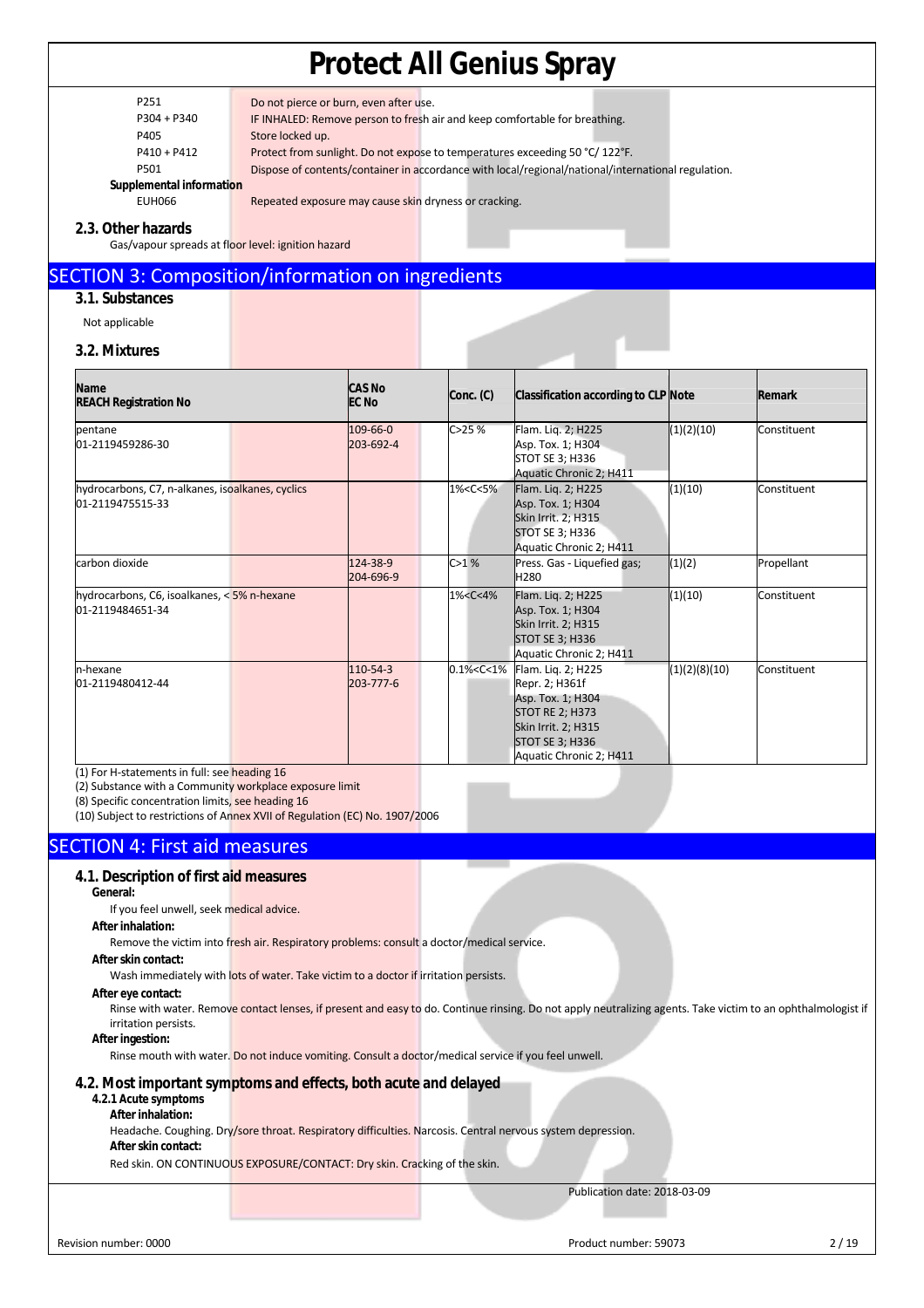**After eye contact:**  Redness of the eye tissue.

**After ingestion:** 

Headache. Abdominal pain. Diarrhoea. Vomiting. Disturbances of consciousness.

**4.2.2 Delayed symptoms**  No effects known.

**4.3. Indication of any immediate medical attention and special treatment needed**

If applicable and available it will be listed below.

### SECTION 5: Firefighting measures

#### **5.1. Extinguishing media**

**5.1.1 Suitable extinguishing media:** 

Small fire: Quick-acting ABC powder extinguisher, Quick-acting BC powder extinguisher.

**5.1.2 Unsuitable extinguishing media:**

Small fire: Quick-acting CO2 extinguisher, Water (water can be used to control jet flame), Foam. Major fire: Water (water can be used to control jet flame), Foam.

**5.2. Special hazards arising from the substance or mixture**

Upon combustion: CO and CO2 are formed. Pressurised container: May burst if heated.

#### **5.3. Advice for firefighters**

**5.3.1 Instructions:** 

If exposed to fire cool the closed containers by spraying with water. Physical explosion risk: extinguish/cool from behind cover. Do not move the load if exposed to heat. After cooling: persistant risk of physical explosion. Take account of environmentally hazardous firefighting water. Use water moderately and if possible collect or contain it.

**5.3.2 Special protective equipment for fire-fighters:** 

Gloves. Protective goggles. Protective clothing. Heat/fire exposure: compressed air/oxygen apparatus.

## SECTION 6: Accidental release measures

#### **6.1. Personal precautions, protective equipment and emergency procedures**

Stop engines and no smoking. No naked flames or sparks. Spark- and explosionproof appliances and lighting equipment.

- **6.1.1 Protective equipment for non-emergency personnel**
- See heading 8.2
- **6.1.2 Protective equipment for emergency responders**

Gloves. Protective goggles. Protective clothing.

Suitable protective clothing See heading 8.2

#### **6.2. Environmental precautions**

Dam up the liquid spill. Use appropriate containment to avoid environmental contamination.

#### **6.3. Methods and material for containment and cleaning up**

Take up liquid spill into absorbent material. Scoop absorbed substance into closing containers. Carefully collect the spill/leftovers. Clean contaminated surfaces with an excess of water. Take collected spill to manufacturer/competent authority. Wash clothing and equipment after handling.

#### **6.4. Reference to other sections**

See heading 13.

#### SECTION 7: Handling and storage

The information in this section is a general description. If applicable and available, exposure scenarios are attached in annex. Always use the relevant exposure scenarios that correspond to your identified use.

#### **7.1. Precautions for safe handling**

Use spark-/explosionproof appliances and lighting system. Take precautions against electrostatic charges. Keep away from naked flames/heat. Keep away from ignition sources/sparks. Observe normal hygiene standards. Avoid prolonged and repeated contact with skin.

#### **7.2. Conditions for safe storage, including any incompatibilities**

#### **7.2.1 Safe storage requirements:**

Storage temperature: < 50 °C. Store in a cool area. Keep container in a well-ventilated place. Fireproof storeroom. Protect against frost. Keep out of direct sunlight. Meet the legal requirements. Max. storage time: 1 year(s).

#### **7.2.2 Keep away from:**

- Heat sources, ignition sources.
- **7.2.3 Suitable packaging material:**  Aerosol.
- **7.2.4 Non suitable packaging material:**

No data available

Publication date: 2018-03-09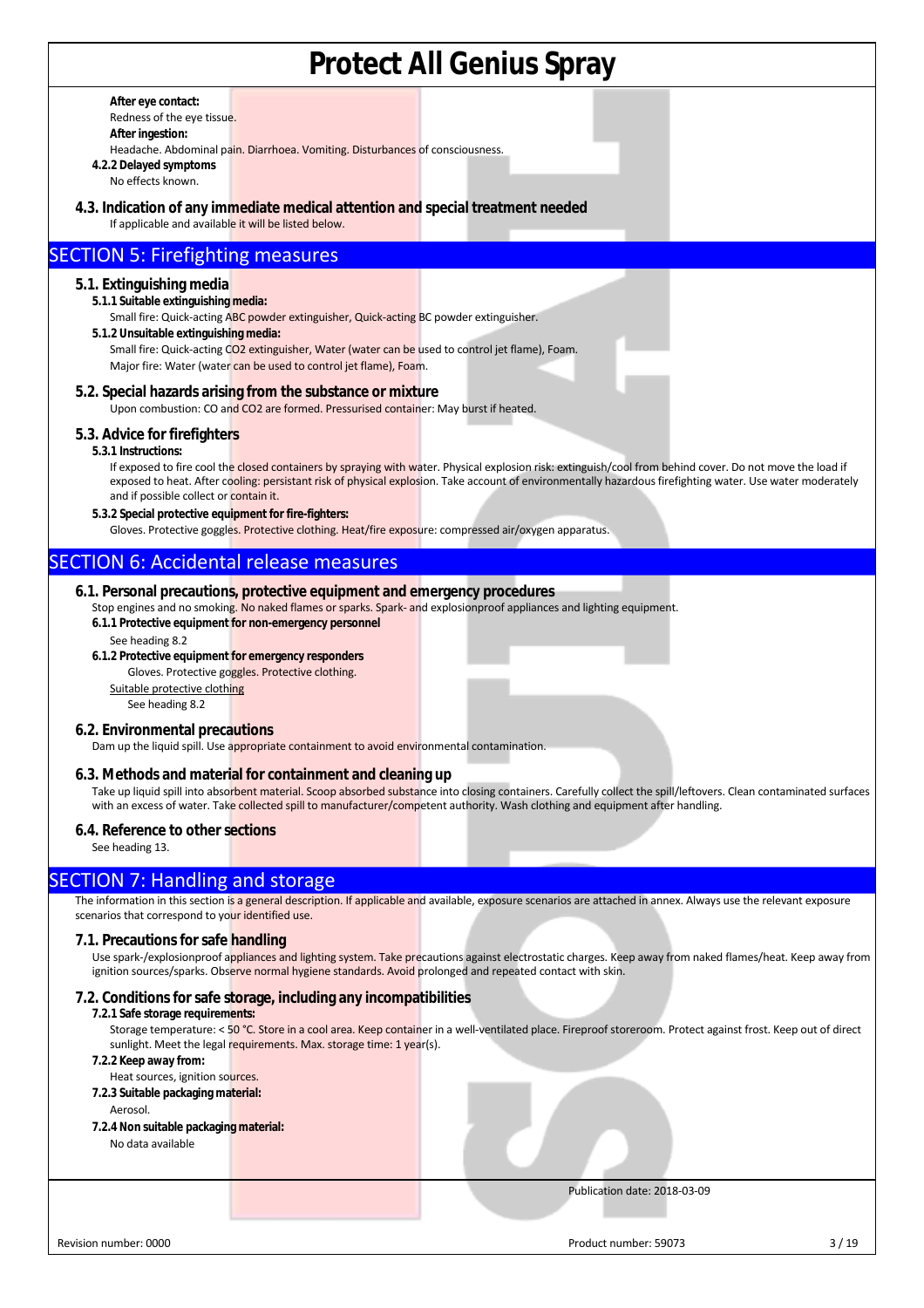**7.3. Specific end use(s)** 

If applicable and available, exposure scenarios are attached in annex. See information supplied by the manufacturer.

## SECTION 8: Exposure controls/personal protection

### **8.1. Control parameters**

**8.1.1 Occupational exposure** 

**a) Occupational exposure limit values** 

If limit values are applicable and available these will be listed below.

| EU                     |                                                                                            |                             |
|------------------------|--------------------------------------------------------------------------------------------|-----------------------------|
| Carbon dioxide         | Time-weighted average exposure limit 8 h (Indicative occupational<br>exposure limit value) | 5000 ppm                    |
|                        | Time-weighted average exposure limit 8 h (Indicative occupational<br>exposure limit value) | 9000 mg/m <sup>3</sup>      |
| n-Hexane               | Time-weighted average exposure limit 8 h (Indicative occupational<br>exposure limit value) | 20 ppm                      |
|                        | Time-weighted average exposure limit 8 h (Indicative occupational<br>exposure limit value) | 72 mg/m <sup>3</sup>        |
| Pentane                | Time-weighted average exposure limit 8 h (Indicative occupational<br>exposure limit value) | 1000 ppm                    |
|                        | Time-weighted average exposure limit 8 h (Indicative occupational<br>exposure limit value) | 3000 mg/m <sup>3</sup>      |
| Belgium                |                                                                                            |                             |
| Carbone (dioxyde de)   | Time-weighted average exposure limit 8 h                                                   | 5000 ppm (A)                |
|                        | Time-weighted average exposure limit 8 h                                                   | 9131 mg/m <sup>3</sup> (A)  |
|                        | Short time value                                                                           | 30000 ppm (A)               |
|                        | Short time value                                                                           | 54784 mg/m <sup>3</sup> (A) |
| n-Hexane               | Time-weighted average exposure limit 8 h                                                   | 20 ppm                      |
|                        | Time-weighted average exposure limit 8 h                                                   | 72 mg/m <sup>3</sup>        |
| Pentane, tous isomères | Time-weighted average exposure limit 8 h                                                   | 600 ppm                     |
|                        | Time-weighted average exposure limit 8 h                                                   | 1800 mg/m <sup>3</sup>      |
|                        | Short time value                                                                           | 750 ppm                     |
|                        | Short time value                                                                           | 2250 mg/m <sup>3</sup>      |

La mention "A" signifie que l'agent libère un gaz ou une vapeur qui n'ont en eux-mêmes aucun effet physiologique mais peuvent diminuer le taux d'oxygène dans l'air. Lorsque le taux d'oxygène descend en dessous de 17-18 % (vol/vol) le manque d'oxygène provoque des suffocations qu'aucun symptôme préalable n'annonce

| <b>The Netherlands</b> |                                                                                        |                          |
|------------------------|----------------------------------------------------------------------------------------|--------------------------|
| Kooldioxide            | Time-weighted average exposure limit 8 h (Public occupational<br>exposure limit value) | 4919 ppm                 |
|                        | Time-weighted average exposure limit 8 h (Public occupational<br>exposure limit value) | 9000 mg/m <sup>3</sup>   |
| n-Hexaan               | Time-weighted average exposure limit 8 h (Public occupational<br>exposure limit value) | 20 ppm                   |
|                        | Time-weighted average exposure limit 8 h (Public occupational<br>exposure limit value) | 72 mg/m <sup>3</sup>     |
|                        | Short time value (Public occupational exposure limit value)                            | 40 ppm                   |
|                        | Short time value (Public occupational exposure limit value)                            | 144 mg/m <sup>3</sup>    |
| n-Pentaan              | Time-weighted average exposure limit 8 h (Public occupational<br>exposure limit value) | 600 ppm                  |
|                        | Time-weighted average exposure limit 8 h (Public occupational<br>exposure limit value) | $1800$ mg/m <sup>3</sup> |
| France                 |                                                                                        |                          |
| Carbone (dioxyde de)   | Time-weighted average exposure limit 8 h (VRI: Valeur réglementaire<br>indicative)     | 5000 ppm                 |
|                        | Time-weighted average exposure limit 8 h (VRI: Valeur réglementaire<br>indicative)     | 9000 mg/m <sup>3</sup>   |
| n-Hexane               | Time-weighted average exposure limit 8 h (VRC: Valeur réglementaire<br>contraignante)  | 20 ppm                   |
|                        | Time-weighted average exposure limit 8 h (VRC: Valeur réglementaire<br>contraignante)  | $72 \text{ mg/m}^3$      |
| n-Pentane              | Time-weighted average exposure limit 8 h (VRC: Valeur réglementaire<br>contraignante)  | 1000 ppm                 |
|                        | Time-weighted average exposure limit 8 h (VRC: Valeur réglementaire<br>contraignante)  | 3000 mg/ $m3$            |
| Germany                |                                                                                        |                          |
|                        | Publication date: 2018-03-09                                                           |                          |
|                        |                                                                                        |                          |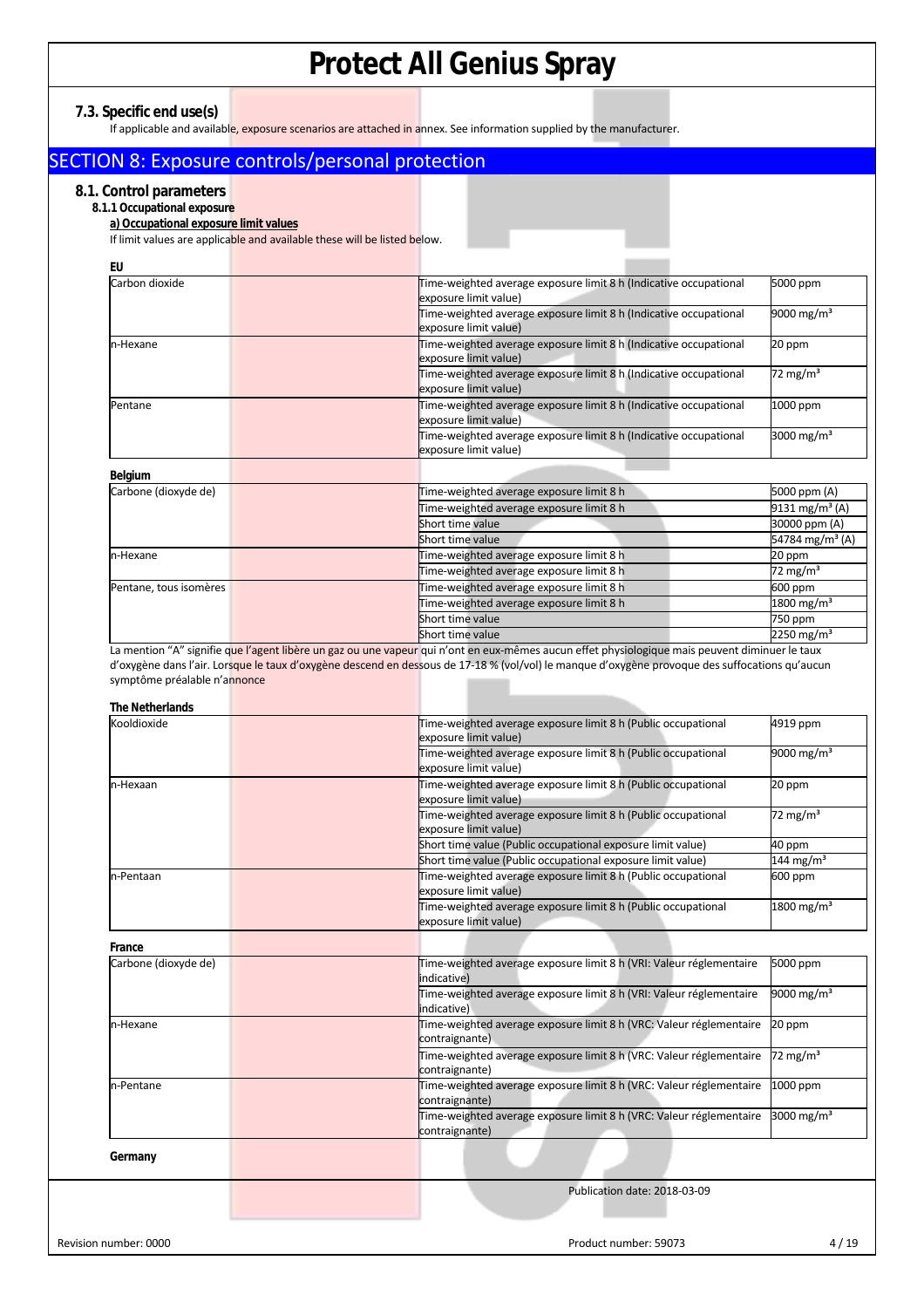|                                                                                                                                             |                                        |                                                     | J                                                                  |                       |                         |
|---------------------------------------------------------------------------------------------------------------------------------------------|----------------------------------------|-----------------------------------------------------|--------------------------------------------------------------------|-----------------------|-------------------------|
| Kohlenstoffdioxid                                                                                                                           |                                        |                                                     | Time-weighted average exposure limit 8 h (TRGS 900)                |                       | 5000 ppm                |
|                                                                                                                                             |                                        |                                                     | Time-weighted average exposure limit 8 h (TRGS 900)                |                       | 9100 mg/m <sup>3</sup>  |
| n-Hexan                                                                                                                                     |                                        |                                                     | Time-weighted average exposure limit 8 h (TRGS 900)                |                       | 50 ppm                  |
|                                                                                                                                             |                                        | Time-weighted average exposure limit 8 h (TRGS 900) |                                                                    |                       | $180 \text{ mg/m}^3$    |
| Pentan                                                                                                                                      |                                        |                                                     | Time-weighted average exposure limit 8 h (TRGS 900)                |                       | 1000 ppm                |
|                                                                                                                                             |                                        |                                                     | Time-weighted average exposure limit 8 h (TRGS 900)                |                       | 3000 mg/m <sup>3</sup>  |
| UK                                                                                                                                          |                                        |                                                     |                                                                    |                       |                         |
| Carbon dioxide                                                                                                                              |                                        |                                                     | Time-weighted average exposure limit 8 h (Workplace exposure limit |                       | 5000 ppm                |
|                                                                                                                                             |                                        | (EH40/2005))                                        |                                                                    |                       |                         |
|                                                                                                                                             |                                        |                                                     | Time-weighted average exposure limit 8 h (Workplace exposure limit |                       | 9150 mg/m <sup>3</sup>  |
|                                                                                                                                             |                                        | (EH40/2005))                                        |                                                                    |                       |                         |
|                                                                                                                                             |                                        |                                                     | Short time value (Workplace exposure limit (EH40/2005))            |                       | 15000 ppm               |
|                                                                                                                                             |                                        |                                                     | Short time value (Workplace exposure limit (EH40/2005))            |                       | 27400 mg/m <sup>3</sup> |
| n-Hexane                                                                                                                                    |                                        |                                                     | Time-weighted average exposure limit 8 h (Workplace exposure limit |                       | 20 ppm                  |
|                                                                                                                                             |                                        | (EH40/2005))                                        |                                                                    |                       |                         |
|                                                                                                                                             |                                        |                                                     | Time-weighted average exposure limit 8 h (Workplace exposure limit |                       | 72 mg/m <sup>3</sup>    |
|                                                                                                                                             |                                        | (EH40/2005))                                        |                                                                    |                       |                         |
| Pentane                                                                                                                                     |                                        |                                                     | Time-weighted average exposure limit 8 h (Workplace exposure limit |                       | 600 ppm                 |
|                                                                                                                                             |                                        | (EH40/2005))                                        |                                                                    |                       |                         |
|                                                                                                                                             |                                        |                                                     | Time-weighted average exposure limit 8 h (Workplace exposure limit |                       | 1800 mg/m <sup>3</sup>  |
|                                                                                                                                             |                                        | (EH40/2005))                                        |                                                                    |                       |                         |
| USA (TLV-ACGIH)                                                                                                                             |                                        |                                                     |                                                                    |                       |                         |
| Carbon dioxide                                                                                                                              |                                        |                                                     | Time-weighted average exposure limit 8 h (TLV - Adopted Value)     |                       | 5000 ppm                |
|                                                                                                                                             |                                        | Short time value (TLV - Adopted Value)              |                                                                    |                       | 30000 ppm               |
| n-Hexane                                                                                                                                    |                                        |                                                     | Time-weighted average exposure limit 8 h (TLV - Adopted Value)     |                       | 50 ppm                  |
| Pentane, all isomers                                                                                                                        |                                        |                                                     | Time-weighted average exposure limit 8 h (TLV - Adopted Value)     |                       | 1000 ppm                |
| b) National biological limit values                                                                                                         |                                        |                                                     |                                                                    |                       |                         |
| If limit values are applicable and available these will be listed below.                                                                    |                                        |                                                     |                                                                    |                       |                         |
| Hydrolyse))                                                                                                                                 |                                        |                                                     |                                                                    | Arbeitsstoffe der DFG |                         |
| USA (BEI-ACGIH)                                                                                                                             |                                        |                                                     |                                                                    |                       |                         |
| n-Hexane (2,5-Hexanedion)                                                                                                                   | Urine: end of shift at end of workweek |                                                     | $0,4$ mg/L                                                         |                       |                         |
| 8.1.2 Sampling methods                                                                                                                      |                                        |                                                     |                                                                    |                       |                         |
| <b>Product name</b>                                                                                                                         |                                        | Test                                                | <b>Number</b>                                                      |                       |                         |
| n-Hexane (Hydrocarbons, BP36 to 126C)                                                                                                       |                                        | <b>NIOSH</b>                                        | 1500                                                               |                       |                         |
| n-Hexane (organic and inorganic gases by Extractive FTIR)                                                                                   |                                        | <b>NIOSH</b>                                        | 3800                                                               |                       |                         |
| n-Hexane (Volatile Organic compounds)                                                                                                       |                                        | <b>NIOSH</b>                                        | 2549                                                               |                       |                         |
| n-Hexane                                                                                                                                    |                                        | <b>NIOSH</b>                                        | 95-117                                                             |                       |                         |
| n-Hexane                                                                                                                                    |                                        | <b>OSHA</b>                                         | 7                                                                  |                       |                         |
| N-PENTANE (HYDROCARBONS, BP 36 TO 126 °C)                                                                                                   |                                        | <b>NIOSH</b>                                        | 1500                                                               |                       |                         |
| n-Pentane (Volatile Organic compounds)                                                                                                      |                                        | <b>NIOSH</b>                                        | 2549                                                               |                       |                         |
| n-Pentane                                                                                                                                   |                                        | <b>NIOSH</b>                                        | 95-117                                                             |                       |                         |
| Pentane                                                                                                                                     |                                        | <b>OSHA</b>                                         | 7                                                                  |                       |                         |
| 8.1.3 Applicable limit values when using the substance or mixture as intended                                                               |                                        |                                                     |                                                                    |                       |                         |
| If limit values are applicable and available these will be listed below.<br>8.1.4 DNEL/PNEC values<br><b>DNEL/DMEL - Workers</b><br>pentane |                                        |                                                     |                                                                    |                       |                         |
| <b>Effect level (DNEL/DMEL)</b>                                                                                                             | Type                                   |                                                     | Value                                                              | Remark                |                         |
| <b>DNEL</b>                                                                                                                                 | Long-term systemic effects inhalation  |                                                     | 3000 mg/m <sup>3</sup>                                             |                       |                         |
|                                                                                                                                             | Long-term systemic effects dermal      |                                                     | 432 mg/kg bw/day                                                   |                       |                         |
| hydrocarbons, C7, n-alkanes, isoalkanes, cyclics                                                                                            |                                        |                                                     |                                                                    |                       |                         |
| <b>Effect level (DNEL/DMEL)</b>                                                                                                             | Type                                   |                                                     | Value                                                              | Remark                |                         |
| <b>DNEL</b>                                                                                                                                 | Long-term systemic effects inhalation  |                                                     | 2085 mg/m <sup>3</sup>                                             |                       |                         |
|                                                                                                                                             | Long-term systemic effects dermal      |                                                     | 300 mg/kg bw/day                                                   |                       |                         |
| hydrocarbons, C6, isoalkanes, < 5% n-hexane                                                                                                 |                                        |                                                     |                                                                    |                       |                         |
| <b>Effect level (DNEL/DMEL)</b>                                                                                                             | Type                                   |                                                     | Value                                                              | Remark                |                         |
| <b>DNEL</b>                                                                                                                                 |                                        |                                                     | 5306 mg/m <sup>3</sup>                                             |                       |                         |
|                                                                                                                                             |                                        |                                                     |                                                                    |                       |                         |
|                                                                                                                                             | Long-term systemic effects inhalation  |                                                     |                                                                    |                       |                         |
|                                                                                                                                             | Long-term systemic effects dermal      |                                                     | 13964 mg/kg bw/day                                                 |                       |                         |
|                                                                                                                                             |                                        |                                                     | Value                                                              | Remark                |                         |
| n-hexane<br><b>Effect level (DNEL/DMEL)</b><br><b>DNEL</b>                                                                                  | Type                                   |                                                     |                                                                    |                       |                         |
|                                                                                                                                             | Long-term systemic effects inhalation  |                                                     | 75 mg/m $3$                                                        |                       |                         |
|                                                                                                                                             | Long-term systemic effects dermal      |                                                     | 11 mg/kg bw/day                                                    |                       |                         |
| <b>DNEL/DMEL - General population</b>                                                                                                       |                                        |                                                     |                                                                    |                       |                         |
|                                                                                                                                             |                                        |                                                     | Publication date: 2018-03-09                                       |                       |                         |
|                                                                                                                                             |                                        |                                                     |                                                                    |                       |                         |
|                                                                                                                                             |                                        |                                                     |                                                                    |                       |                         |
| Revision number: 0000                                                                                                                       |                                        |                                                     | Product number: 59073                                              |                       |                         |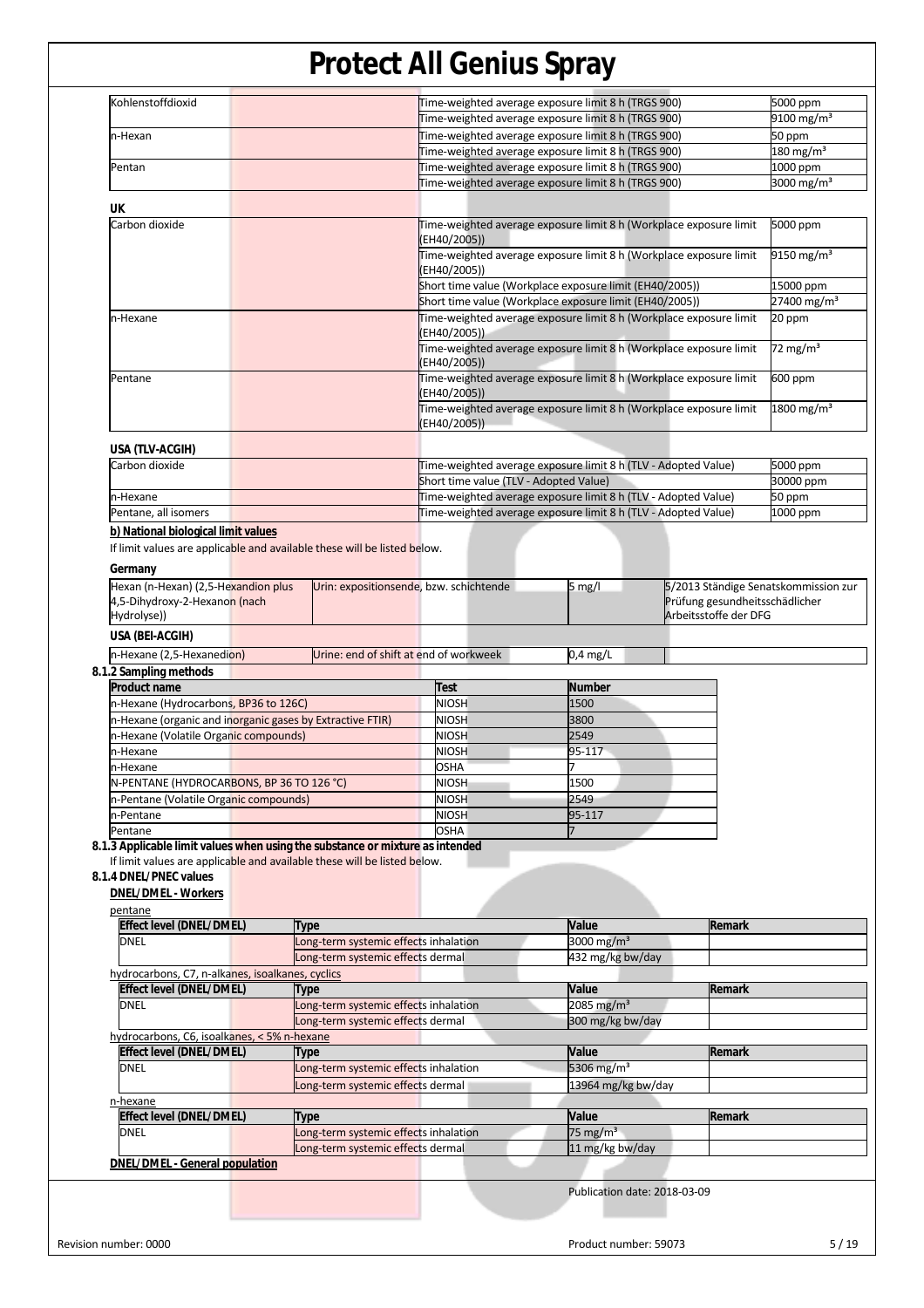| pentane                                          |                                       |                        |               |
|--------------------------------------------------|---------------------------------------|------------------------|---------------|
| <b>Effect level (DNEL/DMEL)</b>                  | Type                                  | Value                  | <b>Remark</b> |
| <b>DNEL</b>                                      | Long-term systemic effects inhalation | 643 mg/m <sup>3</sup>  |               |
|                                                  | Long-term systemic effects dermal     | 214 mg/kg bw/day       |               |
|                                                  | Long-term systemic effects oral       | 214 mg/kg bw/day       |               |
| hydrocarbons, C7, n-alkanes, isoalkanes, cyclics |                                       |                        |               |
| Effect level (DNEL/DMEL)                         | Type                                  | Value                  | Remark        |
| <b>DNEL</b>                                      | Long-term systemic effects inhalation | 447 mg/m <sup>3</sup>  |               |
|                                                  | Long-term systemic effects dermal     | 149 mg/kg bw/day       |               |
|                                                  | Long-term systemic effects oral       | 149 mg/kg bw/day       |               |
| hydrocarbons, C6, isoalkanes, < 5% n-hexane      |                                       |                        |               |
| Effect level (DNEL/DMEL)                         | Type                                  | Value                  | <b>Remark</b> |
| <b>DNEL</b>                                      | Long-term systemic effects inhalation | 1131 mg/m <sup>3</sup> |               |
|                                                  | Long-term systemic effects dermal     | 1377 mg/kg bw/day      |               |
|                                                  | Long-term systemic effects oral       | 1301 mg/kg bw/day      |               |
| n-hexane                                         |                                       |                        |               |
| Effect level (DNEL/DMEL)                         | Type                                  | Value                  | <b>Remark</b> |
| <b>DNEL</b>                                      | Long-term systemic effects inhalation | $16 \text{ mg/m}^3$    |               |
|                                                  | Long-term systemic effects dermal     | 5.3 mg/kg bw/day       |               |
|                                                  | Long-term systemic effects oral       | 4 mg/kg bw/day         |               |

### **PNEC**

| pentane                      |                       |               |  |
|------------------------------|-----------------------|---------------|--|
| <b>Compartments</b>          | Value                 | <b>Remark</b> |  |
| Fresh water                  | $230 \mu g/l$         |               |  |
| Marine water                 | $230 \mu g/l$         |               |  |
| Aqua (intermittent releases) | 880 µg/l              |               |  |
| <b>STP</b>                   | 3600 µg/l             |               |  |
| Fresh water sediment         | 1.2 mg/kg sediment dw |               |  |
| Marine water sediment        | 1.2 mg/kg sediment dw |               |  |
| Soil                         | 0.55 mg/kg soil dw    |               |  |

#### **8.1.5 Control banding**

If applicable and available it will be listed below.

#### **8.2. Exposure controls**

The information in this section is a general description. If applicable and available, exposure scenarios are attached in annex. Always use the relevant exposure scenarios that correspond to your identified use.

#### **8.2.1 Appropriate engineering controls**

Use spark-/explosionproof appliances and lighting system. Take precautions against electrostatic charges. Keep away from naked flames/heat. Keep away from ignition sources/sparks. Measure the concentration in the air regularly.

#### **8.2.2 Individual protection measures, such as personal protective equipment**

Observe normal hygiene standards. Avoid prolonged and repeated contact with skin. Do not eat, drink or smoke during work.

#### a) Respiratory protection:

Full face mask with filter type AX at conc. in air > exposure limit.

#### b) Hand protection:

| Gloves.                                    |                          |                  |
|--------------------------------------------|--------------------------|------------------|
| <b>Materials</b>                           | <b>Breakthrough time</b> | <b>Thickness</b> |
| nitrile rubber                             | >480 minutes             | $0.35$ mm        |
| - materials (excellent resistance)         |                          |                  |
| Nitrile rubber.                            |                          |                  |
| c) Eye protection:                         |                          |                  |
| Protective goggles.                        |                          |                  |
| d) Skin protection:                        |                          |                  |
| Protective clothing. Head/neck protection. |                          |                  |
| 8.2.3 Environmental exposure controls:     |                          |                  |
| See headings 6.2, 6.3 and 13               |                          |                  |
|                                            |                          |                  |

## SECTION 9: Physical and chemical properties

### **9.1. Information on basic physical and chemical properties**

| Physical form           | Aerosol                      |
|-------------------------|------------------------------|
| Odour                   | Characteristic odour         |
| Odour threshold         | No data available            |
| Colour                  | No data available on colour  |
| Particle size           | No data available            |
| <b>Explosion limits</b> | $1.1 - 7.8$ vol %            |
| Flammability            | Extremely flammable aerosol. |
| Log Kow                 | Not applicable (mixture)     |
| Dynamic viscosity       | 1 mPa.s ; 20 °C              |
|                         |                              |
|                         | Publication date: 2018-03-09 |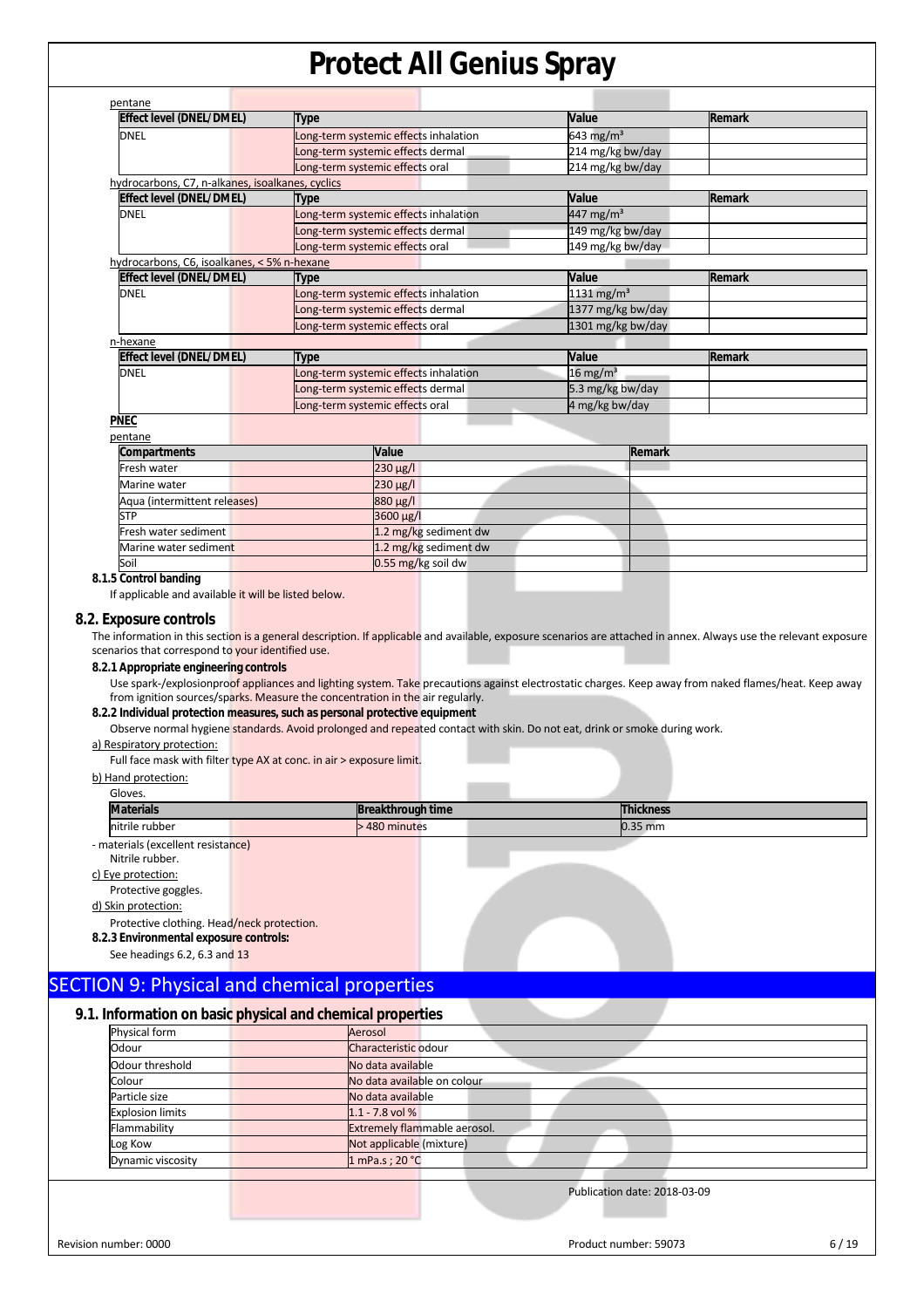| Kinematic viscosity         | 1 mm <sup>2</sup> /s; 20 °C                            |
|-----------------------------|--------------------------------------------------------|
| Melting point               | No data available                                      |
| <b>Boiling point</b>        | -57 °C - 95 °C                                         |
| Evaporation rate            | 12 ; Butyl acetate                                     |
| Relative vapour density     | No data available                                      |
| Vapour pressure             | 190 hPa ; 20 °C                                        |
| Solubility                  | Water ; insoluble                                      |
| Relative density            | 0.8:20 °C                                              |
| Decomposition temperature   | No data available                                      |
| Auto-ignition temperature   | 413 °C                                                 |
| Flash point                 | $-20 °C$                                               |
| <b>Explosive properties</b> | No chemical group associated with explosive properties |
| Oxidising properties        | No chemical group associated with oxidising properties |
| pН                          | No data available                                      |
| 9.2. Other information      |                                                        |
| Absolute density            | 800 kg/m <sup>3</sup> ; 20 °C                          |

## SECTION 10: Stability and reactivity

#### **10.1. Reactivity**

May be ignited by sparks. Gas/vapour spreads at floor level: ignition hazard.

#### **10.2. Chemical stability**

Stable under normal conditions.

#### **10.3. Possibility of hazardous reactions**  No data available.

#### **10.4. Conditions to avoid**

#### **Precautionary measures**

Use spark-/explosionproof appliances and lighting system. Take precautions against electrostatic charges. Keep away from naked flames/heat. Keep away from ignition sources/sparks.

## **10.5. Incompatible materials**

No data available.

#### **10.6. Hazardous decomposition products**  Upon combustion: CO and CO2 are formed.

### SECTION 11: Toxicological information

#### **11.1. Information on toxicological effects**

**11.1.1 Test results** 

#### **Acute toxicity**

#### Protect All Genius Spray

No (test)data on the mixture available

Judgement is based on the relevant ingredients

| pentane                   |             |                         |                 |                      |                   |               |        |
|---------------------------|-------------|-------------------------|-----------------|----------------------|-------------------|---------------|--------|
| Route of exposure         |             | <b>Parameter Method</b> | <b>Value</b>    | <b>Exposure time</b> | <b>Species</b>    | Value         | Remark |
|                           |             |                         |                 |                      |                   | determination |        |
| Oral                      | <b>LD50</b> | <b>OECD 401</b>         | $>$ 2000 mg/kg  |                      | Rat (male/female) | Experimental  |        |
|                           |             |                         |                 |                      |                   | value         |        |
| Dermal                    |             |                         |                 |                      |                   | Data waiving  |        |
| Inhalation (vapours) LC50 |             |                         | $>$ 20 mg/l air | 4h                   | Rat (male/female) | Experimental  |        |
|                           |             |                         |                 |                      |                   | value         |        |

| hydrocarbons, C7, n-alkanes, isoalkanes, cyclics |                  |                           |                   |                      |                   |               |        |
|--------------------------------------------------|------------------|---------------------------|-------------------|----------------------|-------------------|---------------|--------|
| Route of exposure                                | Parameter Method |                           | <b>Value</b>      | <b>Exposure time</b> | <b>Species</b>    | <b>Value</b>  | Remark |
|                                                  |                  |                           |                   |                      |                   | determination |        |
| Oral                                             | <b>LD50</b>      |                           | $>$ 5840 mg/kg bw |                      | Rat (male/female) | Read-across   |        |
| Dermal                                           | <b>LD50</b>      | Other                     | $>$ 2800 mg/kg bw | 24 h                 | Rat (male/female) | Read-across   |        |
| Inhalation (vapours) LC50                        |                  | Equivalent to OECD<br>403 | $>$ 23.3 mg/l air | 4 h                  | Rat (male/female) | Read-across   |        |

Publication date: 2018-03-09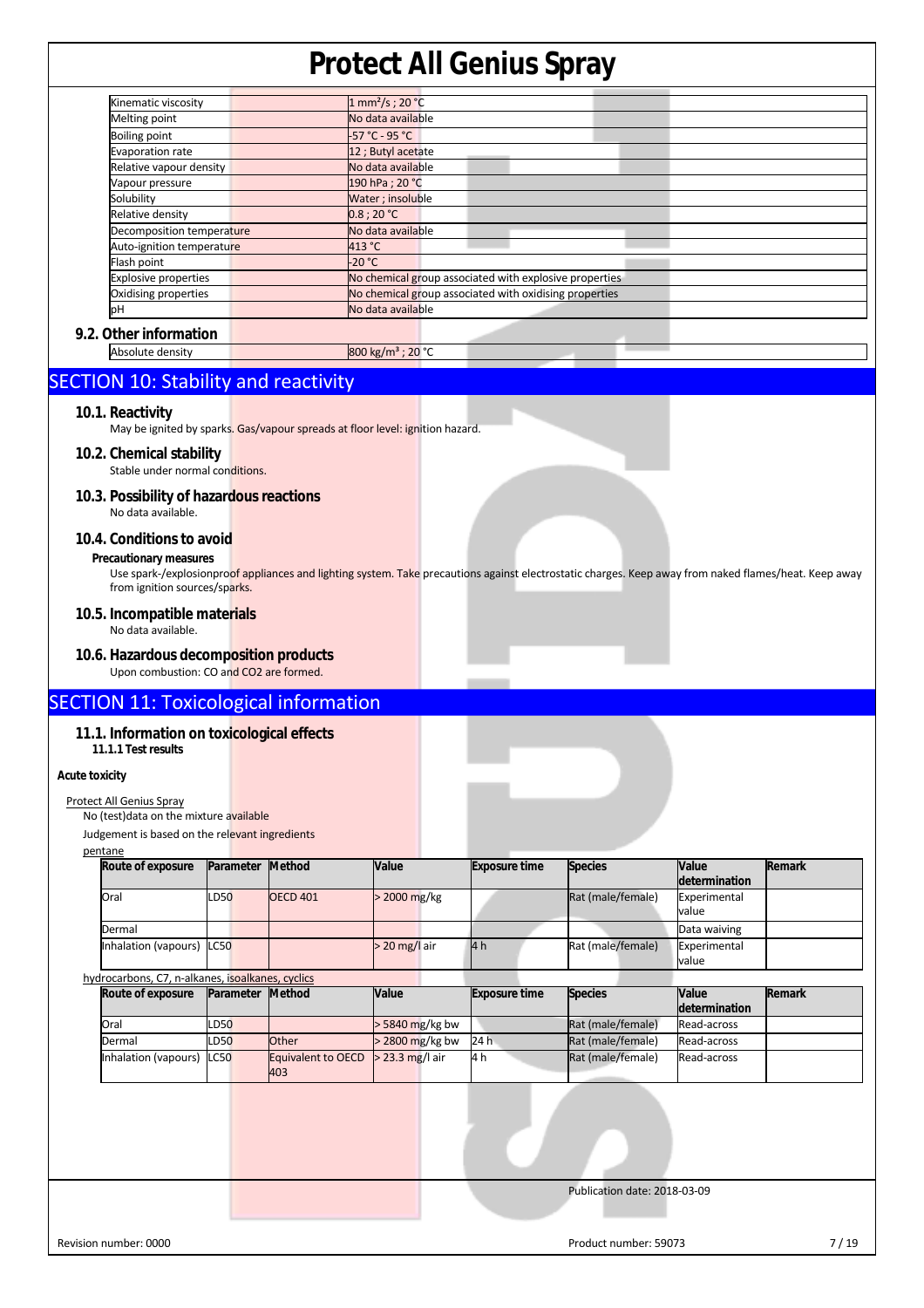| hydrocarbons, C6, isoalkanes, < 5% n-hexane<br>Route of exposure                                                                                                    | Parameter                 | <b>Method</b>                                                                                                                 | Value                | <b>Exposure time</b>       | <b>Species</b>    | Value                              | Remark           |
|---------------------------------------------------------------------------------------------------------------------------------------------------------------------|---------------------------|-------------------------------------------------------------------------------------------------------------------------------|----------------------|----------------------------|-------------------|------------------------------------|------------------|
|                                                                                                                                                                     |                           |                                                                                                                               |                      |                            |                   | determination                      |                  |
| Oral                                                                                                                                                                | LD50                      | Equivalent to OECD<br>401                                                                                                     | > 16750 mg/kg bw     |                            | Rat (male)        | Read-across                        |                  |
| Dermal                                                                                                                                                              | LD50                      | Equivalent to OECD<br>402                                                                                                     | > 3350 mg/kg bw      | 4 <sub>h</sub>             | Rabbit (male)     | Read-across                        |                  |
| Inhalation (vapours)                                                                                                                                                | LC50                      | Equivalent to OECD<br>403                                                                                                     | 259.354 mg/l         | 4h                         | Rat (male)        | Read-across                        |                  |
| n-hexane                                                                                                                                                            |                           |                                                                                                                               |                      |                            |                   |                                    |                  |
| Route of exposure                                                                                                                                                   | Parameter                 | Method                                                                                                                        | Value                | <b>Exposure time</b>       | <b>Species</b>    | Value                              | Remark           |
|                                                                                                                                                                     |                           |                                                                                                                               |                      |                            |                   | determination                      |                  |
| Oral                                                                                                                                                                | LD50                      | Equivalent to OECD<br>401                                                                                                     | 16000 mg/kg bw       |                            | Rat (male/female) | Experimental<br>value              |                  |
| Dermal                                                                                                                                                              | D <sub>50</sub>           | <b>Equivalent to OECD</b><br>402                                                                                              | > 3350 mg/kg bw      | 4h                         | Rabbit (male)     | Read-across                        |                  |
| Inhalation (vapours)                                                                                                                                                | LC50                      | <b>Equivalent to OECD</b><br>403                                                                                              | > 5000 ppm           | 24 h                       | Rat (male)        | Experimental<br>value              |                  |
| Conclusion<br>Not classified for acute toxicity<br>Corrosion/irritation<br>Protect All Genius Spray<br>No (test) data on the mixture available                      |                           |                                                                                                                               |                      |                            |                   |                                    |                  |
| Judgement is based on the relevant ingredients<br>pentane                                                                                                           |                           |                                                                                                                               |                      |                            |                   |                                    |                  |
| Route of exposure Result                                                                                                                                            |                           | <b>Method</b>                                                                                                                 | <b>Exposure time</b> | Time point                 | <b>Species</b>    | Value<br>determination             | Remark           |
| Eye                                                                                                                                                                 | Not irritating            | <b>OECD 405</b>                                                                                                               |                      | 1; 24; 48; 72 hours Rabbit |                   | Experimental value Single exposure |                  |
| Skin                                                                                                                                                                | Not irritating            | Equivalent to                                                                                                                 | 4 <sub>h</sub>       | 24; 48; 72 hours           | Rabbit            | <b>Experimental value</b>          |                  |
| Skin                                                                                                                                                                | Not irritating            | <b>OECD 404</b><br><b>Human</b>                                                                                               | 24h                  |                            | Human             | <b>Experimental value</b>          |                  |
| hydrocarbons, C7, n-alkanes, isoalkanes, cyclics                                                                                                                    |                           | observation                                                                                                                   |                      |                            |                   |                                    |                  |
| Route of exposure Result                                                                                                                                            |                           | <b>Method</b>                                                                                                                 | <b>Exposure time</b> | Time point                 | <b>Species</b>    | Value                              | <b>Remark</b>    |
|                                                                                                                                                                     |                           |                                                                                                                               |                      |                            | <b>Rabbit</b>     | determination<br>Read-across       |                  |
| Eye<br>Skin                                                                                                                                                         | Not irritating            | Equivalent to                                                                                                                 | 4h                   | 7 days<br>24; 48; 72 hours | Rabbit            |                                    | Single treatment |
|                                                                                                                                                                     | <b>Irritating</b>         | <b>OECD 404</b>                                                                                                               |                      |                            |                   | Read-across                        |                  |
| hydrocarbons, C6, isoalkanes, < 5% n-hexane                                                                                                                         |                           |                                                                                                                               |                      |                            |                   |                                    |                  |
| Route of exposure Result                                                                                                                                            |                           | <b>Method</b>                                                                                                                 | <b>Exposure time</b> | Time point                 | <b>Species</b>    | Value<br>determination             | <b>Remark</b>    |
| Eye                                                                                                                                                                 | Not irritating            | Equivalent to                                                                                                                 | 72 h                 | 72 hours                   | Rabbit            | Read-across                        |                  |
|                                                                                                                                                                     |                           | <b>OECD 405</b>                                                                                                               |                      |                            |                   |                                    |                  |
| Skin                                                                                                                                                                | Moderately<br>irritating  | <b>OECD 404</b>                                                                                                               | 4 <sub>h</sub>       | 24; 48; 72 hours           | Rabbit            | <b>Experimental value</b>          |                  |
| n-hexane                                                                                                                                                            |                           |                                                                                                                               |                      |                            |                   |                                    |                  |
| Route of exposure Result                                                                                                                                            |                           | <b>Method</b>                                                                                                                 | <b>Exposure time</b> | <b>Time point</b>          | <b>Species</b>    | Value<br>determination             | <b>Remark</b>    |
| Eye                                                                                                                                                                 | Not irritating            | Equivalent to<br><b>OECD 405</b>                                                                                              |                      | 72 hours                   | Rabbit            | Read-across                        |                  |
| Skin                                                                                                                                                                | Slightly irritating       | Equivalent to<br><b>OECD 404</b>                                                                                              | 24h                  | 24; 72 hours               | Rabbit            | Read-across                        |                  |
| Skin                                                                                                                                                                | Irritating;<br>category 2 |                                                                                                                               |                      |                            |                   | Annex VI                           |                  |
|                                                                                                                                                                     |                           | Classification of this substance according to Annex VI is debatable as it does not correspond to the conclusion from the test |                      |                            |                   |                                    |                  |
| <b>Conclusion</b><br>Not classified as irritating to the skin<br>Not classified as irritating to the eyes<br>Not classified as irritating to the respiratory system |                           |                                                                                                                               |                      |                            |                   |                                    |                  |
| Respiratory or skin sensitisation                                                                                                                                   |                           |                                                                                                                               |                      |                            |                   |                                    |                  |
|                                                                                                                                                                     |                           |                                                                                                                               |                      |                            |                   |                                    |                  |
| Protect All Genius Spray<br>No (test) data on the mixture available                                                                                                 |                           |                                                                                                                               |                      |                            |                   |                                    |                  |
| Judgement is based on the relevant ingredients                                                                                                                      |                           |                                                                                                                               |                      |                            |                   |                                    |                  |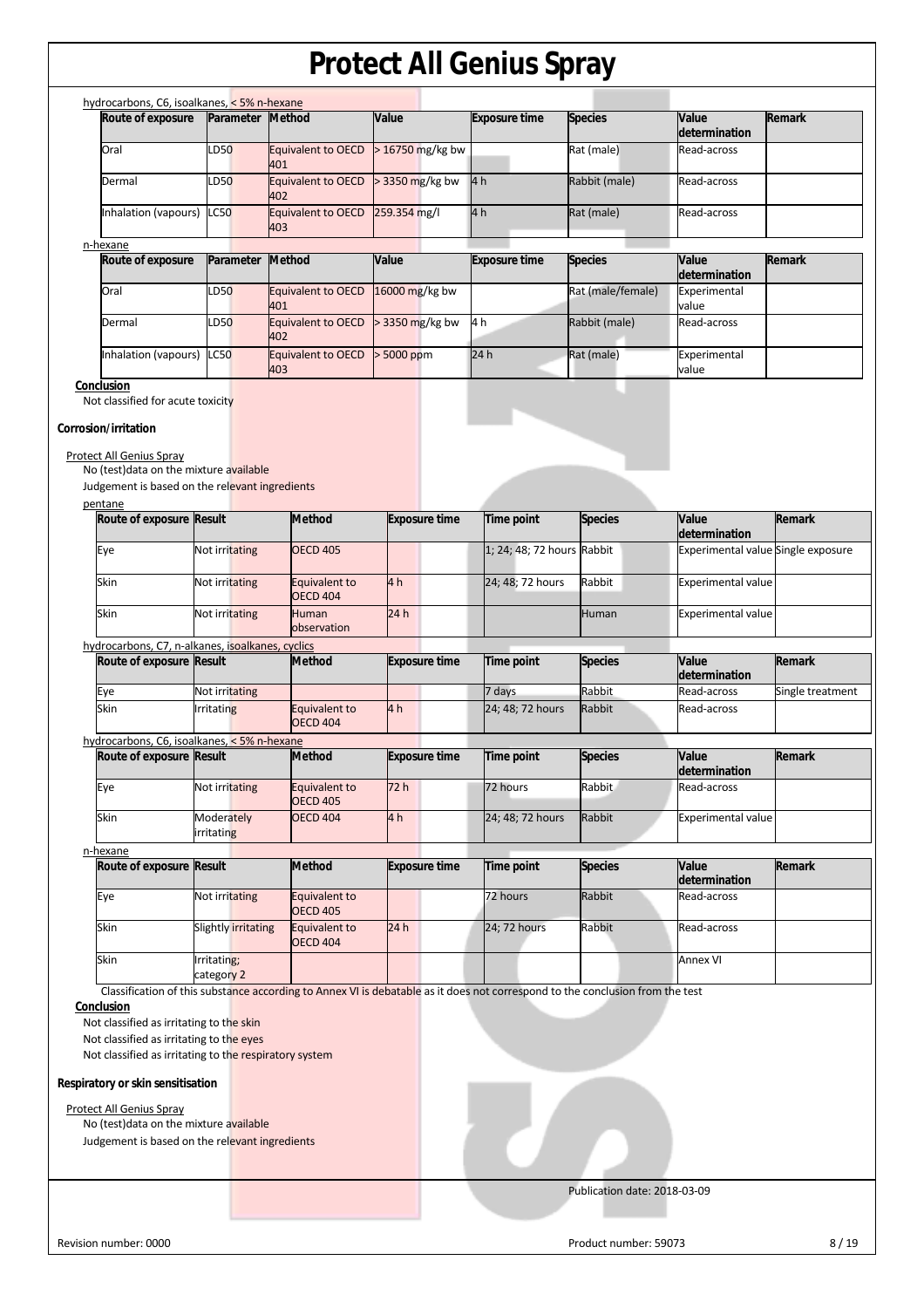| Route of exposure Result                                                     |                 | <b>Method</b>                    |                         | <b>Exposure time</b> | Observation time<br>point                                 | <b>Species</b>                 | Value determination Remark        |                                                               |
|------------------------------------------------------------------------------|-----------------|----------------------------------|-------------------------|----------------------|-----------------------------------------------------------|--------------------------------|-----------------------------------|---------------------------------------------------------------|
| Skin                                                                         | Not sensitizing | <b>Equivalent to OECD</b><br>406 |                         |                      | 24 hours                                                  | Guinea pig<br>(female)         | <b>Experimental value</b>         |                                                               |
| hydrocarbons, C7, n-alkanes, isoalkanes, cyclics<br>Route of exposure Result |                 | <b>Method</b>                    |                         | <b>Exposure time</b> | Observation time                                          | <b>Species</b>                 | <b>Value determination Remark</b> |                                                               |
|                                                                              |                 |                                  |                         |                      | point                                                     |                                |                                   |                                                               |
| Skin                                                                         | Not sensitizing | <b>Equivalent to OECD</b><br>406 |                         |                      | 24; 48 hours                                              | Guinea pig<br>(male/female)    | Read-across                       |                                                               |
| hydrocarbons, C6, isoalkanes, < 5% n-hexane<br>Route of exposure Result      |                 | <b>Method</b>                    |                         | <b>Exposure time</b> | Observation time Species                                  |                                | <b>Value determination Remark</b> |                                                               |
|                                                                              |                 |                                  |                         |                      | point                                                     |                                |                                   |                                                               |
| Skin                                                                         | Not sensitizing | <b>Equivalent to OECD</b><br>429 |                         |                      |                                                           | <b>Mouse</b><br>(male/female)  | Read-across                       |                                                               |
| n-hexane<br>Route of exposure Result                                         |                 | <b>Method</b>                    |                         | <b>Exposure time</b> | Observation time                                          | <b>Species</b>                 | <b>Value determination Remark</b> |                                                               |
|                                                                              |                 |                                  |                         |                      | point                                                     |                                |                                   |                                                               |
| Skin                                                                         | Not sensitizing | <b>Equivalent to OECD</b><br>429 |                         |                      |                                                           | <b>Mouse</b>                   | Read-across                       |                                                               |
| Conclusion                                                                   |                 |                                  |                         |                      |                                                           |                                |                                   |                                                               |
| Not classified as sensitizing for skin                                       |                 |                                  |                         |                      |                                                           |                                |                                   |                                                               |
| Not classified as sensitizing for inhalation                                 |                 |                                  |                         |                      |                                                           |                                |                                   |                                                               |
| Specific target organ toxicity                                               |                 |                                  |                         |                      |                                                           |                                |                                   |                                                               |
|                                                                              |                 |                                  |                         |                      |                                                           |                                |                                   |                                                               |
| Protect All Genius Spray                                                     |                 |                                  |                         |                      |                                                           |                                |                                   |                                                               |
| No (test) data on the mixture available                                      |                 |                                  |                         |                      |                                                           |                                |                                   |                                                               |
| Classification is based on the relevant ingredients                          |                 |                                  |                         |                      |                                                           |                                |                                   |                                                               |
| pentane<br>Route of exposure Parameter                                       |                 | <b>Method</b>                    | Value                   | Organ                | <b>Effect</b>                                             | <b>Exposure time</b>           | <b>Species</b>                    | Value<br>determination                                        |
| Oral                                                                         |                 |                                  |                         |                      |                                                           |                                |                                   | Data waiving                                                  |
| Dermal                                                                       |                 |                                  |                         |                      |                                                           |                                |                                   | Data waiving                                                  |
|                                                                              | <b>NOAEC</b>    | <b>OECD 413</b>                  | 20000 mg/m <sup>3</sup> |                      | No effect                                                 | 13 weeks (6h/day, 5 Rat        |                                   | Experimental                                                  |
| Inhalation (gases)                                                           |                 |                                  |                         |                      |                                                           |                                |                                   |                                                               |
|                                                                              |                 |                                  |                         |                      |                                                           | days/week)                     | (male/female)                     | value                                                         |
|                                                                              |                 |                                  |                         |                      |                                                           |                                |                                   |                                                               |
|                                                                              |                 | <b>Method</b>                    | Value                   | Organ                | <b>Effect</b>                                             | <b>Exposure time</b>           | <b>Species</b>                    | Value                                                         |
| Route of exposure Parameter<br>Inhalation                                    | <b>NOAEL</b>    | Equivalent to                    | 12350 mg/m <sup>3</sup> |                      | No adverse                                                | 26 weeks (6h/day, 5 Rat        |                                   |                                                               |
| (vapours)                                                                    |                 | <b>OECD 413</b>                  | air                     |                      |                                                           | systemic effects days/week)    | (male/female)                     | Read-across                                                   |
| Inhalation                                                                   | LOAEL           | Equivalent to                    |                         |                      | 1650 mg/m <sup>3</sup> air Central nervous CNS depression | 26 weeks (6h/day, 5 Rat        |                                   | Read-across                                                   |
| (vapours)                                                                    |                 | <b>OECD 413</b>                  |                         | system               |                                                           | days/week)                     | (male/female)                     |                                                               |
| hydrocarbons, C7, n-alkanes, isoalkanes, cyclics                             |                 |                                  |                         |                      |                                                           |                                |                                   |                                                               |
| Route of exposure Parameter                                                  |                 | <b>Method</b>                    | Value                   |                      | <b>Effect</b>                                             | <b>Exposure time</b>           | <b>Species</b>                    | Value                                                         |
|                                                                              |                 |                                  |                         | Organ                |                                                           |                                |                                   |                                                               |
| Dermal                                                                       |                 |                                  |                         |                      |                                                           |                                |                                   |                                                               |
| hydrocarbons, C6, isoalkanes, < 5% n-hexane<br>Inhalation                    | <b>NOAEC</b>    | Equivalent to                    | 10504 mg/m <sup>3</sup> |                      | No effect                                                 | 13 weeks (6h/day, 5 Rat (male) |                                   | determination<br>determination<br>Data waiving<br>Read-across |
| (vapours)                                                                    |                 | <b>OECD 413</b>                  | air                     |                      |                                                           | days/week)                     |                                   |                                                               |
| Inhalation                                                                   | LOAEC           | Equivalent to                    | 31652 mg/m <sup>3</sup> | Liver; kidney        | Organ damage                                              | 13 weeks (6h/day, 5 Rat (male) |                                   |                                                               |
| (vapours)                                                                    |                 | <b>OECD 413</b>                  | air                     |                      |                                                           | days/week)                     |                                   | Read-across                                                   |
|                                                                              |                 |                                  | Value                   |                      |                                                           |                                |                                   | Value                                                         |
| Route of exposure Parameter                                                  |                 | Method                           |                         | Organ                | <b>Effect</b>                                             | <b>Exposure time</b>           | <b>Species</b>                    | determination                                                 |
| n-hexane<br>Oral (stomach                                                    | <b>NOAEL</b>    | Subchronic                       | 567 mg/kg               |                      | No effect                                                 | 13 weeks (5                    | Rat (male)                        | Experimental                                                  |
| tube)                                                                        |                 | toxicity test                    | bw/day - 1135           |                      |                                                           | days/week)                     |                                   | value                                                         |
|                                                                              |                 |                                  | mg/kg bw/day            |                      |                                                           |                                |                                   |                                                               |
| Oral (stomach                                                                | <b>LOAEL</b>    | Subchronic                       | 3956 mg/kg              |                      | Central nervous neurotoxic                                | 17 weeks (5                    | Rat (male)                        | Experimental                                                  |
| tube)                                                                        |                 | toxicity test                    | bw/day                  | system               | effects                                                   | days/week)                     |                                   | value                                                         |
| Dermal                                                                       |                 |                                  |                         |                      |                                                           |                                |                                   | Data waiving                                                  |
| Inhalation                                                                   | LOAEC           | Subchronic                       | 3000 ppm                |                      | Central nervous Impairment of                             | 16 weeks (daily)               | Rat (male)                        | Experimental                                                  |
| (vapours)                                                                    |                 | toxicity test                    |                         | system               | the nervous                                               |                                |                                   | value                                                         |
| Inhalation                                                                   |                 |                                  | STOT SE cat.3           |                      | system<br>Drowsiness,                                     |                                |                                   |                                                               |
| (vapours)                                                                    |                 |                                  |                         |                      | dizziness                                                 |                                |                                   | Literature study                                              |
| Conclusion                                                                   |                 |                                  |                         |                      |                                                           |                                |                                   |                                                               |
| May cause drowsiness or dizziness.                                           |                 |                                  |                         |                      |                                                           |                                |                                   |                                                               |

Revision number: 0000 Product number: 59073 9 / 19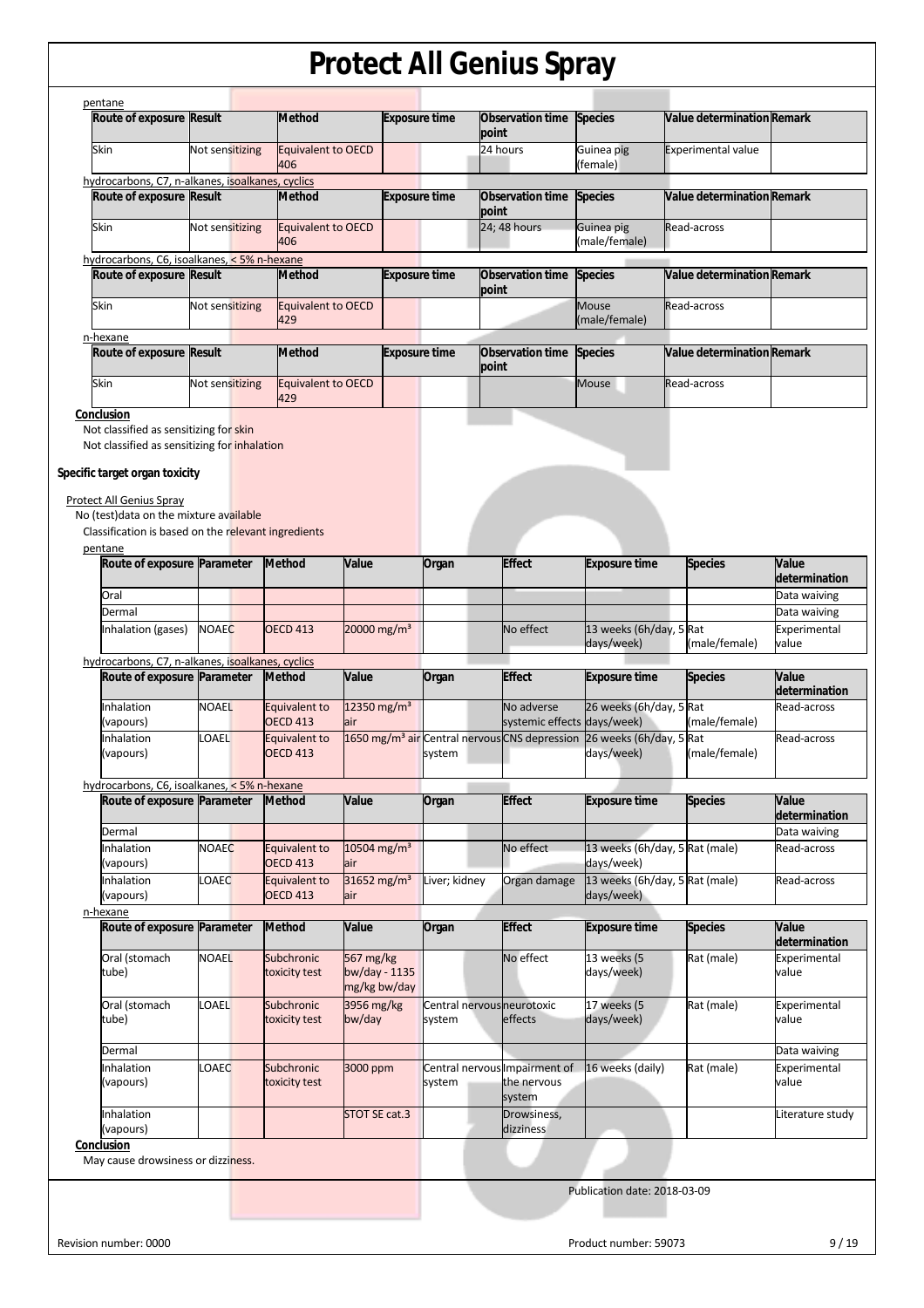Not classified for subchronic toxicity

#### **Mutagenicity (in vitro)**

Protect All Genius Spray No (test)data on the mixture available pentane **Result** Method **Test substrate Effect Value determination** Negative with metabolic activation, negative without metabolic activation Equivalent to OECD 471 Bacteria (S.typhimurium) No effect Experimental value hydrocarbons, C7, n-alkanes, isoalkanes, cyclics<br>Result Method **Result Method Test substrate Effect Value determination** Negative with metabolic activation, negative without metabolic activation OECD 476 **human lymphocytes** No effect Read-across Read-across hydrocarbons, C6, isoalkanes, < 5% n-hexane **Result** Method **Test substrate Effect Value determination** Negative with metabolic activation, negative without metabolic activation Equivalent to OECD 471 Bacteria (S.typhimurium) No effect Read-across n-hexane **Result** Method **Test substrate Effect Value determination**<br> **Result Value determination**<br> **Negative Experimental value OECD 476 Mouse (lymphoma L5178Y** No effect **Experimental value** Negative **OECD 476** Mouse (lymphoma L5178Y cells) Experimental value Negative **Equivalent to OECD 471** Bacteria (S.typhimurium) No effect **Experimental value** 

#### **Mutagenicity (in vivo)**

Protect All Genius Spray

No (test)data on the mixture available

Judgement is based on the relevant ingredients

| pentane                                     |                           |                      |                   |             |                           |
|---------------------------------------------|---------------------------|----------------------|-------------------|-------------|---------------------------|
| <b>Result</b>                               | <b>Method</b>             | <b>Exposure time</b> | Test substrate    | Organ       | Value determination       |
| Negative                                    | EU Method B.12            | 13 weeks (6h/day, 5  | Rat (male/female) |             | <b>Experimental value</b> |
|                                             |                           | days/week)           |                   |             |                           |
| hydrocarbons, C6, isoalkanes, < 5% n-hexane |                           |                      |                   |             |                           |
|                                             |                           |                      |                   |             |                           |
| <b>Result</b>                               | <b>Method</b>             | <b>Exposure time</b> | Test substrate    | Organ       | Value determination       |
| <b>Negative</b>                             | <b>Equivalent to OECD</b> | $5$ days (6h/day)    | Rat (male/female) | Bone marrow | <b>Experimental value</b> |
|                                             | 475                       |                      |                   |             |                           |
| n-hexane                                    |                           |                      |                   |             |                           |

| <b>Result</b>   | <b>Method</b> | <b>Exposure time</b> | Test substrate | Organ | Value determination |
|-----------------|---------------|----------------------|----------------|-------|---------------------|
| <b>Negative</b> |               | 8 weeks (6h/day, 5)  | Mouse (male)   |       | Experimental value  |
|                 |               | days/week)           |                |       |                     |

**Conclusion** 

Not classified for mutagenic or genotoxic toxicity

#### **Carcinogenicity**

Protect All Genius Spray

No (test)data on the mixture available

Judgement is based on the relevant ingredients

#### pentane

| Route of<br>exposure        | Parameter    | <b>Method</b>                                    | Value    | <b>Exposure time</b> | <b>Species</b> | <b>Effect</b>                | Organ | <b>Value</b><br>determination |
|-----------------------------|--------------|--------------------------------------------------|----------|----------------------|----------------|------------------------------|-------|-------------------------------|
| Inhalation                  |              |                                                  |          |                      |                |                              |       | Data waiving                  |
| Dermal                      |              |                                                  |          |                      |                |                              |       | Data waiving                  |
| Oral                        |              |                                                  |          |                      |                |                              |       | Data waiving                  |
|                             |              | hydrocarbons, C7, n-alkanes, isoalkanes, cyclics |          |                      |                |                              |       |                               |
| <b>Route of</b><br>exposure | Parameter    | <b>Method</b>                                    | Value    | <b>Exposure time</b> | <b>Species</b> | <b>Effect</b>                | Organ | Value<br>determination        |
| Inhalation                  |              |                                                  |          |                      |                |                              |       | Data waiving                  |
| Dermal                      |              |                                                  |          |                      |                |                              |       | Data waiving                  |
| Oral                        |              |                                                  |          |                      |                |                              |       | Data waiving                  |
|                             |              | hydrocarbons, C6, isoalkanes, < 5% n-hexane      |          |                      |                |                              |       |                               |
| <b>Route of</b><br>exposure | Parameter    | <b>Method</b>                                    | Value    | <b>Exposure time</b> | <b>Species</b> | <b>Effect</b>                | Organ | Value<br>determination        |
| Inhalation                  | <b>NOAEC</b> | <b>Equivalent to</b>                             | 9016 ppm | 104 weeks (6h/day,   | Rat            | No carcinogenic              |       | Experimental                  |
| (vapours)                   |              | <b>OECD 451</b>                                  |          | 5 days/week)         | (male/female)  | effect                       |       | value                         |
|                             |              |                                                  |          |                      |                | Publication date: 2018-03-09 |       |                               |
|                             |              |                                                  |          |                      |                |                              |       |                               |
| Revision number: 0000       |              |                                                  |          |                      |                | Product number: 59073        |       | 10/19                         |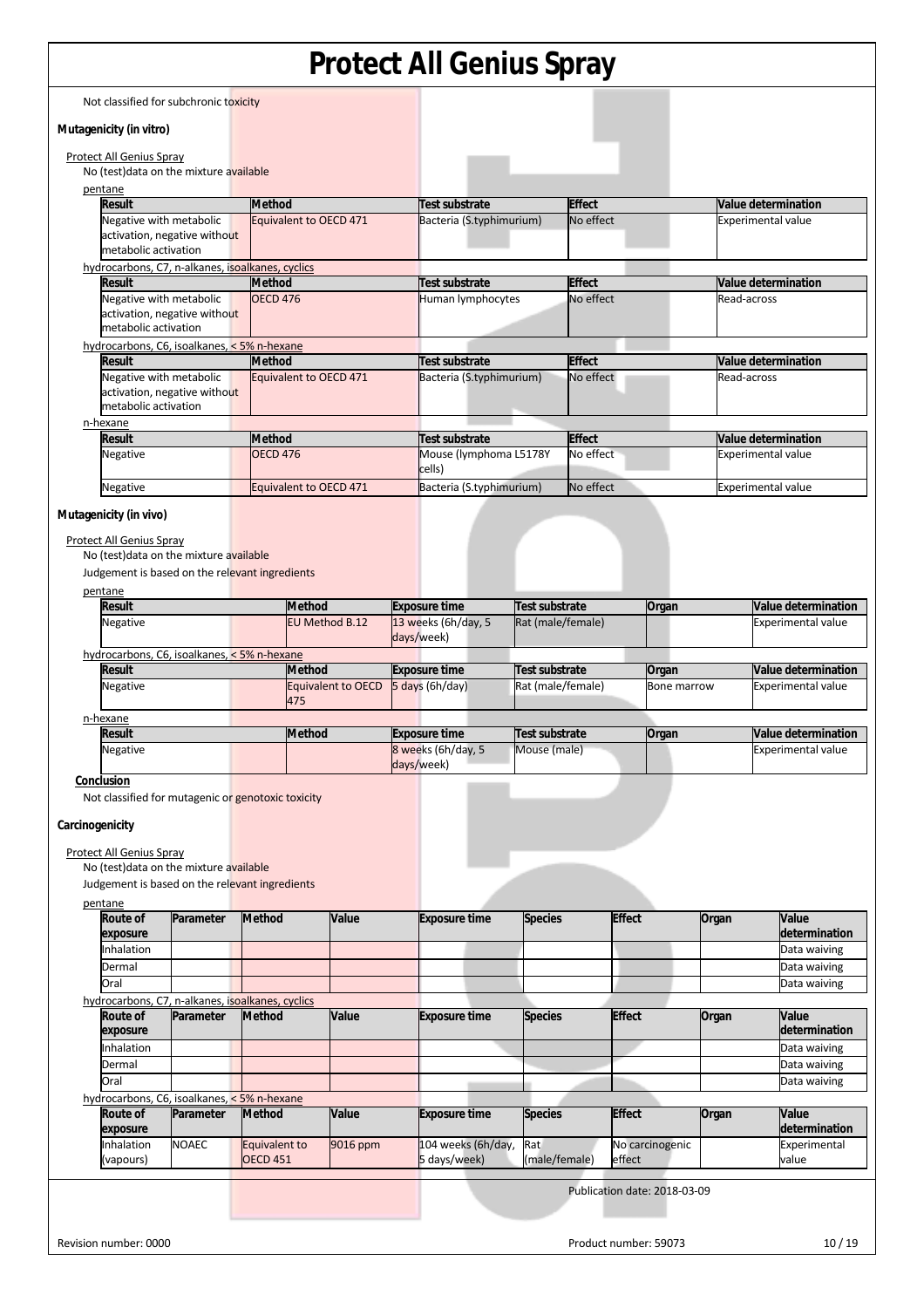| Parameter                                                           | <b>Method</b>                                                                                                                                                                                                                                                                                                                                                   | Value                                                                                                                                                                                                                                                                                                                                                                          |                                                                                                                                                                                                                                                                                                                   | <b>Exposure time</b>                                        |                                                                                                                                                                                                                       | <b>Species</b>                                                                                                                                                          | <b>Effect</b>                                                                                                                                                                                                                 | Organ                                                                                                                                                                                                                                      | Value<br>determination                                              |
|---------------------------------------------------------------------|-----------------------------------------------------------------------------------------------------------------------------------------------------------------------------------------------------------------------------------------------------------------------------------------------------------------------------------------------------------------|--------------------------------------------------------------------------------------------------------------------------------------------------------------------------------------------------------------------------------------------------------------------------------------------------------------------------------------------------------------------------------|-------------------------------------------------------------------------------------------------------------------------------------------------------------------------------------------------------------------------------------------------------------------------------------------------------------------|-------------------------------------------------------------|-----------------------------------------------------------------------------------------------------------------------------------------------------------------------------------------------------------------------|-------------------------------------------------------------------------------------------------------------------------------------------------------------------------|-------------------------------------------------------------------------------------------------------------------------------------------------------------------------------------------------------------------------------|--------------------------------------------------------------------------------------------------------------------------------------------------------------------------------------------------------------------------------------------|---------------------------------------------------------------------|
|                                                                     |                                                                                                                                                                                                                                                                                                                                                                 |                                                                                                                                                                                                                                                                                                                                                                                |                                                                                                                                                                                                                                                                                                                   |                                                             |                                                                                                                                                                                                                       |                                                                                                                                                                         |                                                                                                                                                                                                                               |                                                                                                                                                                                                                                            | Read-across                                                         |
|                                                                     |                                                                                                                                                                                                                                                                                                                                                                 |                                                                                                                                                                                                                                                                                                                                                                                |                                                                                                                                                                                                                                                                                                                   |                                                             |                                                                                                                                                                                                                       |                                                                                                                                                                         |                                                                                                                                                                                                                               |                                                                                                                                                                                                                                            | Read-across                                                         |
|                                                                     |                                                                                                                                                                                                                                                                                                                                                                 |                                                                                                                                                                                                                                                                                                                                                                                |                                                                                                                                                                                                                                                                                                                   |                                                             |                                                                                                                                                                                                                       |                                                                                                                                                                         |                                                                                                                                                                                                                               |                                                                                                                                                                                                                                            | Read-across                                                         |
|                                                                     |                                                                                                                                                                                                                                                                                                                                                                 |                                                                                                                                                                                                                                                                                                                                                                                |                                                                                                                                                                                                                                                                                                                   |                                                             |                                                                                                                                                                                                                       |                                                                                                                                                                         |                                                                                                                                                                                                                               |                                                                                                                                                                                                                                            |                                                                     |
|                                                                     |                                                                                                                                                                                                                                                                                                                                                                 |                                                                                                                                                                                                                                                                                                                                                                                |                                                                                                                                                                                                                                                                                                                   |                                                             |                                                                                                                                                                                                                       |                                                                                                                                                                         |                                                                                                                                                                                                                               |                                                                                                                                                                                                                                            |                                                                     |
|                                                                     |                                                                                                                                                                                                                                                                                                                                                                 |                                                                                                                                                                                                                                                                                                                                                                                |                                                                                                                                                                                                                                                                                                                   |                                                             |                                                                                                                                                                                                                       |                                                                                                                                                                         |                                                                                                                                                                                                                               |                                                                                                                                                                                                                                            |                                                                     |
|                                                                     |                                                                                                                                                                                                                                                                                                                                                                 |                                                                                                                                                                                                                                                                                                                                                                                | Value                                                                                                                                                                                                                                                                                                             |                                                             |                                                                                                                                                                                                                       | <b>Species</b>                                                                                                                                                          | <b>Effect</b>                                                                                                                                                                                                                 | Organ                                                                                                                                                                                                                                      | Value<br>determination                                              |
|                                                                     |                                                                                                                                                                                                                                                                                                                                                                 | <b>OECD 414</b>                                                                                                                                                                                                                                                                                                                                                                |                                                                                                                                                                                                                                                                                                                   |                                                             | $10 \text{ day(s)}$                                                                                                                                                                                                   | Rat (female)                                                                                                                                                            | No effect                                                                                                                                                                                                                     |                                                                                                                                                                                                                                            | Experimental<br>value                                               |
|                                                                     |                                                                                                                                                                                                                                                                                                                                                                 | <b>OECD 414</b>                                                                                                                                                                                                                                                                                                                                                                |                                                                                                                                                                                                                                                                                                                   |                                                             | $10 \text{ day(s)}$                                                                                                                                                                                                   | Rat (female)                                                                                                                                                            | No effect                                                                                                                                                                                                                     |                                                                                                                                                                                                                                            | Experimental<br>value                                               |
|                                                                     |                                                                                                                                                                                                                                                                                                                                                                 | <b>Equivalent to</b><br><b>OECD 416</b>                                                                                                                                                                                                                                                                                                                                        |                                                                                                                                                                                                                                                                                                                   |                                                             |                                                                                                                                                                                                                       | Rat                                                                                                                                                                     | Reproductive<br>performance                                                                                                                                                                                                   |                                                                                                                                                                                                                                            | Read-across                                                         |
|                                                                     |                                                                                                                                                                                                                                                                                                                                                                 |                                                                                                                                                                                                                                                                                                                                                                                |                                                                                                                                                                                                                                                                                                                   |                                                             |                                                                                                                                                                                                                       |                                                                                                                                                                         |                                                                                                                                                                                                                               |                                                                                                                                                                                                                                            |                                                                     |
|                                                                     |                                                                                                                                                                                                                                                                                                                                                                 |                                                                                                                                                                                                                                                                                                                                                                                |                                                                                                                                                                                                                                                                                                                   |                                                             |                                                                                                                                                                                                                       |                                                                                                                                                                         |                                                                                                                                                                                                                               |                                                                                                                                                                                                                                            | Value<br>determination                                              |
|                                                                     |                                                                                                                                                                                                                                                                                                                                                                 | Equivalent to<br><b>OECD 414</b>                                                                                                                                                                                                                                                                                                                                               | air                                                                                                                                                                                                                                                                                                               |                                                             | (6h/day)                                                                                                                                                                                                              | Mouse                                                                                                                                                                   |                                                                                                                                                                                                                               |                                                                                                                                                                                                                                            | Read-across                                                         |
|                                                                     |                                                                                                                                                                                                                                                                                                                                                                 | Equivalent to<br><b>OECD 414</b>                                                                                                                                                                                                                                                                                                                                               | air                                                                                                                                                                                                                                                                                                               |                                                             | (6h/day)                                                                                                                                                                                                              | Rat (female)                                                                                                                                                            |                                                                                                                                                                                                                               |                                                                                                                                                                                                                                            | Read-across                                                         |
|                                                                     |                                                                                                                                                                                                                                                                                                                                                                 | Equivalent to<br><b>OECD 414</b>                                                                                                                                                                                                                                                                                                                                               | air                                                                                                                                                                                                                                                                                                               |                                                             | (6h/day)                                                                                                                                                                                                              | Rat (female)                                                                                                                                                            | Lung tissue<br>eration                                                                                                                                                                                                        | Lungs                                                                                                                                                                                                                                      | Read-across                                                         |
|                                                                     |                                                                                                                                                                                                                                                                                                                                                                 | <b>Equivalent to</b><br><b>OECD 416</b>                                                                                                                                                                                                                                                                                                                                        | air                                                                                                                                                                                                                                                                                                               |                                                             |                                                                                                                                                                                                                       | Rat                                                                                                                                                                     | No effect                                                                                                                                                                                                                     |                                                                                                                                                                                                                                            | Read-across                                                         |
|                                                                     |                                                                                                                                                                                                                                                                                                                                                                 |                                                                                                                                                                                                                                                                                                                                                                                |                                                                                                                                                                                                                                                                                                                   |                                                             |                                                                                                                                                                                                                       |                                                                                                                                                                         |                                                                                                                                                                                                                               |                                                                                                                                                                                                                                            |                                                                     |
|                                                                     |                                                                                                                                                                                                                                                                                                                                                                 |                                                                                                                                                                                                                                                                                                                                                                                |                                                                                                                                                                                                                                                                                                                   |                                                             |                                                                                                                                                                                                                       |                                                                                                                                                                         |                                                                                                                                                                                                                               |                                                                                                                                                                                                                                            | Value<br>determination                                              |
|                                                                     |                                                                                                                                                                                                                                                                                                                                                                 | <b>OECD 414</b>                                                                                                                                                                                                                                                                                                                                                                |                                                                                                                                                                                                                                                                                                                   |                                                             | (6h/day)                                                                                                                                                                                                              |                                                                                                                                                                         |                                                                                                                                                                                                                               |                                                                                                                                                                                                                                            | Read-across                                                         |
|                                                                     |                                                                                                                                                                                                                                                                                                                                                                 | <b>OECD 414</b>                                                                                                                                                                                                                                                                                                                                                                |                                                                                                                                                                                                                                                                                                                   |                                                             | (6h/day)                                                                                                                                                                                                              |                                                                                                                                                                         |                                                                                                                                                                                                                               |                                                                                                                                                                                                                                            | Read-across                                                         |
|                                                                     |                                                                                                                                                                                                                                                                                                                                                                 | Equivalent to<br><b>OECD 416</b>                                                                                                                                                                                                                                                                                                                                               |                                                                                                                                                                                                                                                                                                                   |                                                             |                                                                                                                                                                                                                       | Rat                                                                                                                                                                     |                                                                                                                                                                                                                               |                                                                                                                                                                                                                                            | Read-across                                                         |
|                                                                     |                                                                                                                                                                                                                                                                                                                                                                 |                                                                                                                                                                                                                                                                                                                                                                                |                                                                                                                                                                                                                                                                                                                   |                                                             |                                                                                                                                                                                                                       |                                                                                                                                                                         |                                                                                                                                                                                                                               |                                                                                                                                                                                                                                            |                                                                     |
|                                                                     |                                                                                                                                                                                                                                                                                                                                                                 |                                                                                                                                                                                                                                                                                                                                                                                |                                                                                                                                                                                                                                                                                                                   |                                                             |                                                                                                                                                                                                                       |                                                                                                                                                                         |                                                                                                                                                                                                                               |                                                                                                                                                                                                                                            | Value<br>determination                                              |
|                                                                     |                                                                                                                                                                                                                                                                                                                                                                 | Equivalent to<br><b>OECD 414</b>                                                                                                                                                                                                                                                                                                                                               |                                                                                                                                                                                                                                                                                                                   |                                                             | 10 days<br>(gestation,<br>6h/day)                                                                                                                                                                                     | Rat                                                                                                                                                                     |                                                                                                                                                                                                                               |                                                                                                                                                                                                                                            | Experimental<br>value                                               |
| Maternal toxicity                                                   | <b>NOAEC</b>                                                                                                                                                                                                                                                                                                                                                    | Equivalent to<br><b>OECD 414</b>                                                                                                                                                                                                                                                                                                                                               | 3000 ppm                                                                                                                                                                                                                                                                                                          |                                                             | 10 days<br>(gestation,<br>6h/day)                                                                                                                                                                                     | Rat                                                                                                                                                                     | No effect                                                                                                                                                                                                                     |                                                                                                                                                                                                                                            | Experimental<br>value                                               |
|                                                                     |                                                                                                                                                                                                                                                                                                                                                                 |                                                                                                                                                                                                                                                                                                                                                                                |                                                                                                                                                                                                                                                                                                                   |                                                             |                                                                                                                                                                                                                       |                                                                                                                                                                         |                                                                                                                                                                                                                               |                                                                                                                                                                                                                                            |                                                                     |
| Maternal toxicity<br>(Inhalation (vapours))                         | LOAEL                                                                                                                                                                                                                                                                                                                                                           | Equivalent to<br><b>OECD 414</b>                                                                                                                                                                                                                                                                                                                                               | 9000 ppm                                                                                                                                                                                                                                                                                                          |                                                             | 10 days<br>(gestation,<br>6h/day)                                                                                                                                                                                     | Rat                                                                                                                                                                     | Weight gain                                                                                                                                                                                                                   |                                                                                                                                                                                                                                            | Experimental<br>value                                               |
| <b>Effects on fertility</b><br>(Inhalation (vapours))               | <b>NOAEC</b>                                                                                                                                                                                                                                                                                                                                                    | Equivalent to<br><b>OECD 416</b>                                                                                                                                                                                                                                                                                                                                               | 9000 ppm                                                                                                                                                                                                                                                                                                          |                                                             | $\geq$ 13 weeks<br>(6h/day, 5<br>days/week)                                                                                                                                                                           | Rat<br>(male/female)                                                                                                                                                    | No effect                                                                                                                                                                                                                     |                                                                                                                                                                                                                                            | value                                                               |
| Protect All Genius Spray<br>No (test) data on the mixture available | Not classified for reprotoxic or developmental toxicity                                                                                                                                                                                                                                                                                                         |                                                                                                                                                                                                                                                                                                                                                                                |                                                                                                                                                                                                                                                                                                                   |                                                             |                                                                                                                                                                                                                       |                                                                                                                                                                         | Classification of this substance according to Annex VI is debatable as it does not correspond to the conclusion from the test                                                                                                 |                                                                                                                                                                                                                                            | Experimental                                                        |
|                                                                     | <b>NOAEC</b><br>LOAEC<br><b>NOAEC</b><br><b>Protect All Genius Spray</b><br>Developmental toxicity<br>Maternal toxicity<br><b>Effects on fertility</b><br>Developmental toxicity<br>Maternal toxicity<br><b>Effects on fertility</b><br>Developmental toxicity<br>Maternal toxicity<br>Effects on fertility<br>Developmental toxicity<br>(Inhalation (vapours)) | <b>OECD 451</b><br><b>OECD 451</b><br><b>OECD 451</b><br>Not classified for carcinogenicity<br>No (test) data on the mixture available<br>Parameter<br><b>NOAEL (P)</b><br><b>NOAEL</b><br>NOAEC (P/F1)<br>Parameter<br><b>NOAEL</b><br><b>NOAEL</b><br><b>LOAEL</b><br>NOAEL (P/F1)<br>Parameter<br><b>NOAEC</b><br><b>NOAEC</b><br><b>NOAEC</b><br>Parameter<br><b>NOAEC</b> | Equivalent to<br>Equivalent to<br>Equivalent to<br>Judgement is based on the relevant ingredients<br><b>Method</b><br>hydrocarbons, C7, n-alkanes, isoalkanes, cyclics<br><b>Method</b><br>hydrocarbons, C6, isoalkanes, < 5% n-hexane<br><b>Method</b><br><b>Equivalent to</b><br>Equivalent to<br><b>Method</b> | 3000 ppm<br>9018 ppm<br>9018 ppm<br>Value<br>Value<br>Value | 1000 mg/kg<br>bw/day<br>1000 mg/kg<br>bw/day<br>7000 ppm<br>31680 mg/m <sup>3</sup><br>10560 mg/m <sup>3</sup><br>31680 mg/m <sup>3</sup><br>31680 mg/m <sup>3</sup><br>>7000 ppm<br>2000 ppm<br>9000 ppm<br>9000 ppm | 104 weeks (6h/day,<br>5 days/week)<br>104 weeks (6h/day,<br>5 days/week)<br>104 weeks (6h/day,<br>5 days/week)<br>10 days<br>10 days<br>$10$ days<br>10 days<br>10 days | Mouse (female)<br>Mouse (female)<br>Mouse (male)<br><b>Exposure time</b><br><b>Species</b><br><b>Exposure time</b><br><b>Exposure time</b><br><b>Species</b><br>Rat<br>Rat (female)<br><b>Exposure time</b><br><b>Species</b> | No carcinogenic<br>effect<br>No carcinogenic<br>effect<br>(male/female)<br><b>Effect</b><br>No effect<br>No effect<br>(male/female)<br><b>Effect</b><br>No effect<br>No effect<br>No effect<br>(male/female)<br><b>Effect</b><br>No effect | Tumor formation Liver<br>Organ<br>affection/degen<br>Organ<br>Organ |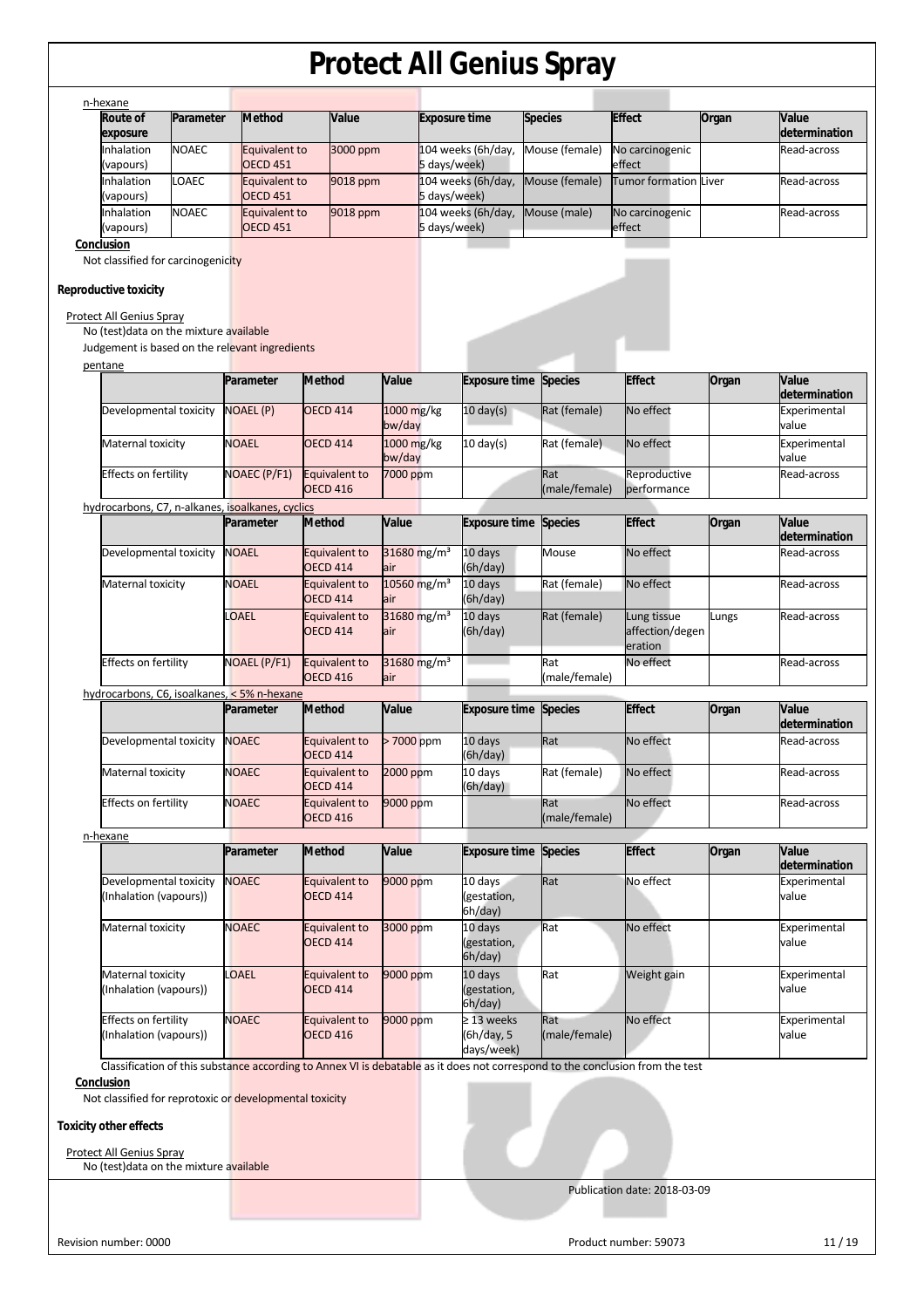| Parameter                                                                                               | <b>Method</b> | Value                       |                          | Organ                       | <b>Effect</b>       |                                        | <b>Exposure time</b>                       | <b>Species</b>            | <b>Value</b>                               |
|---------------------------------------------------------------------------------------------------------|---------------|-----------------------------|--------------------------|-----------------------------|---------------------|----------------------------------------|--------------------------------------------|---------------------------|--------------------------------------------|
|                                                                                                         |               |                             |                          | Skin                        | Skin dryness or     |                                        |                                            |                           | determination<br>Literature study          |
| hydrocarbons, C6, isoalkanes, < 5% n-hexane                                                             |               |                             |                          |                             | cracking            |                                        |                                            |                           |                                            |
| Parameter                                                                                               | <b>Method</b> | Value                       |                          | Organ                       | <b>Effect</b>       |                                        | <b>Exposure time</b>                       | <b>Species</b>            | Value                                      |
| NOAEC                                                                                                   |               | Equivalent to OECD 9000 ppm |                          | Central nervous             | Overall effects     |                                        | 13 weeks (6h/day,                          | Rat (male/female)         | determination<br><b>Experimental value</b> |
|                                                                                                         | 424           |                             |                          | system                      |                     |                                        | 5 days/week)                               |                           |                                            |
| Conclusion<br>Repeated exposure may cause skin dryness or cracking.                                     |               |                             |                          |                             |                     |                                        |                                            |                           |                                            |
|                                                                                                         |               |                             |                          |                             |                     |                                        |                                            |                           |                                            |
| Chronic effects from short and long-term exposure                                                       |               |                             |                          |                             |                     |                                        |                                            |                           |                                            |
| Protect All Genius Spray<br>No effects known.                                                           |               |                             |                          |                             |                     |                                        |                                            |                           |                                            |
|                                                                                                         |               |                             |                          |                             |                     |                                        |                                            |                           |                                            |
| <b>SECTION 12: Ecological information</b>                                                               |               |                             |                          |                             |                     |                                        |                                            |                           |                                            |
| 12.1. Toxicity                                                                                          |               |                             |                          |                             |                     |                                        |                                            |                           |                                            |
| Protect All Genius Spray                                                                                |               |                             |                          |                             |                     |                                        |                                            |                           |                                            |
| No (test) data on the mixture available<br>Classification is based on the relevant ingredients          |               |                             |                          |                             |                     |                                        |                                            |                           |                                            |
| pentane                                                                                                 |               |                             |                          |                             |                     |                                        |                                            |                           |                                            |
|                                                                                                         |               | Parameter                   | <b>Method</b>            | Value                       | <b>Duration</b>     | <b>Species</b>                         | <b>Test design</b>                         | Fresh/salt<br>water       | Value determination                        |
| Acute toxicity fishes                                                                                   |               | LC50                        | Equivalent to 4.26 mg/l  |                             | 96 h                | Oncorhynchus                           | <b>Static system</b>                       | Fresh water               | Experimental value;                        |
| Acute toxicity crustacea                                                                                |               | <b>EC50</b>                 | <b>OECD 203</b><br>Other | $2.7 \text{ mg/l}$          | 48 h                | mykiss<br>Daphnia magna                | Static system                              | Fresh water               | GLP<br><b>Experimental value</b>           |
| Toxicity algae and other aquatic ErC50                                                                  |               |                             | <b>OECD 201</b>          | $10.7$ mg/l                 | 72 h                |                                        | Scenedesmus sp. Static system              | Fresh water               | Experimental value;                        |
| plants<br>Long-term toxicity fish                                                                       |               | <b>NOELR</b>                |                          | $6.165$ mg/l                | $28$ day(s)         | Oncorhynchus                           |                                            | Fresh water               | GLP<br>QSAR; Growth rate                   |
|                                                                                                         |               |                             |                          |                             |                     | mykiss                                 |                                            |                           |                                            |
| Long-term toxicity aquatic<br>crustacea                                                                 |               | <b>NOELR</b>                |                          | 10.76 mg/l                  | $21 \text{ day(s)}$ | Daphnia magna                          |                                            | Fresh water               | QSAR; Reproduction                         |
| hydrocarbons, C7, n-alkanes, isoalkanes, cyclics                                                        |               |                             |                          |                             |                     |                                        |                                            |                           |                                            |
|                                                                                                         |               | Parameter                   | <b>Method</b>            | Value                       | <b>Duration</b>     | <b>Species</b>                         | <b>Test design</b>                         | Fresh/salt<br>water       | Value determination                        |
| Acute toxicity fishes                                                                                   |               | LL50                        | <b>OECD 203</b>          | $> 13.4$ mg/l<br><b>WAF</b> | 96 h                | Oncorhynchus<br>mykiss                 | Semi-static<br>system                      | Fresh water               | Experimental value;<br>Nominal             |
|                                                                                                         |               |                             |                          |                             |                     |                                        |                                            |                           | concentration                              |
| Acute toxicity crustacea                                                                                |               | <b>EL50</b>                 | <b>OECD 202</b>          | 3.0 mg/l WAF 48 h           |                     | Daphnia magna                          |                                            | Static system Fresh water | Experimental value;<br>GLP                 |
| Toxicity algae and other aquatic EL50                                                                   |               |                             | <b>OECD 201</b>          | 29 mg/l WAF 72 h            |                     |                                        | Pseudokirchnerie Static system Fresh water |                           | Experimental value;                        |
| plants<br>Long-term toxicity fish                                                                       |               | <b>NOELR</b>                |                          | 1.534 mg/l                  | 28                  | lla subcapitata<br><b>Oncorhynchus</b> |                                            | Fresh water               | GLP<br>QSAR; Nominal                       |
|                                                                                                         |               |                             |                          |                             |                     | mykiss                                 |                                            |                           | concentration                              |
| Long-term toxicity aquatic<br>crustacea                                                                 |               | <b>NOEC</b>                 | <b>OECD 211</b>          | $0.17$ mg/l<br><b>WAF</b>   | $21$ day(s)         | Daphnia magna                          | Static system                              | Fresh water               | Read-across; GLP                           |
|                                                                                                         |               | <b>EL50</b>                 | <b>OECD 211</b>          | $1.6$ mg/l WAF 21 day(s)    |                     | Daphnia magna                          | Static system                              | Fresh water               | Read-across                                |
| Toxicity aquatic micro-                                                                                 |               | <b>EL50</b>                 |                          | 26.81 mg/l                  | 48 h                | Tetrahymena                            |                                            | Fresh water               | QSAR; Growth rate                          |
| organisms                                                                                               |               |                             |                          |                             |                     | pyriformis                             |                                            |                           |                                            |
| hydrocarbons, C6, isoalkanes, < 5% n-hexane                                                             |               | Parameter                   | <b>Method</b>            | Value                       | <b>Duration</b>     | <b>Species</b>                         | Test design                                | Fresh/salt                | Value determination                        |
|                                                                                                         |               |                             |                          |                             |                     |                                        |                                            | water                     |                                            |
| Acute toxicity fishes                                                                                   |               | LL50                        |                          | 18.27 mg/l                  | 96 h                | Oncorhynchus<br>mykiss                 |                                            | Fresh water               | <b>QSAR</b>                                |
| Acute toxicity crustacea                                                                                |               | <b>EL50</b>                 |                          | 31.9 mg/l                   | 48 h                | Daphnia magna                          |                                            | Fresh water               | QSAR                                       |
| Toxicity algae and other aquatic EL50<br>plants                                                         |               |                             |                          | 13.56 mg/l                  | 72 h                | Pseudokirchnerie<br>lla subcapitata    |                                            | Fresh water               | <b>QSAR</b>                                |
| Long-term toxicity fish                                                                                 |               | <b>NOELR</b>                |                          | 4.089 mg/l                  | $28$ day(s)         | Oncorhynchus                           |                                            | Fresh water               | <b>QSAR</b>                                |
| Long-term toxicity aquatic                                                                              |               | <b>NOELR</b>                |                          | 7.138 mg/l                  | $21$ day(s)         | mykiss<br>Daphnia magna                |                                            | Fresh water               | <b>QSAR</b>                                |
| crustacea                                                                                               |               |                             |                          |                             |                     |                                        |                                            |                           |                                            |
| Classification of this substance is debatable as it does not correspond to the conclusion from the test |               |                             |                          |                             |                     |                                        |                                            |                           |                                            |

Revision number: 0000 12/19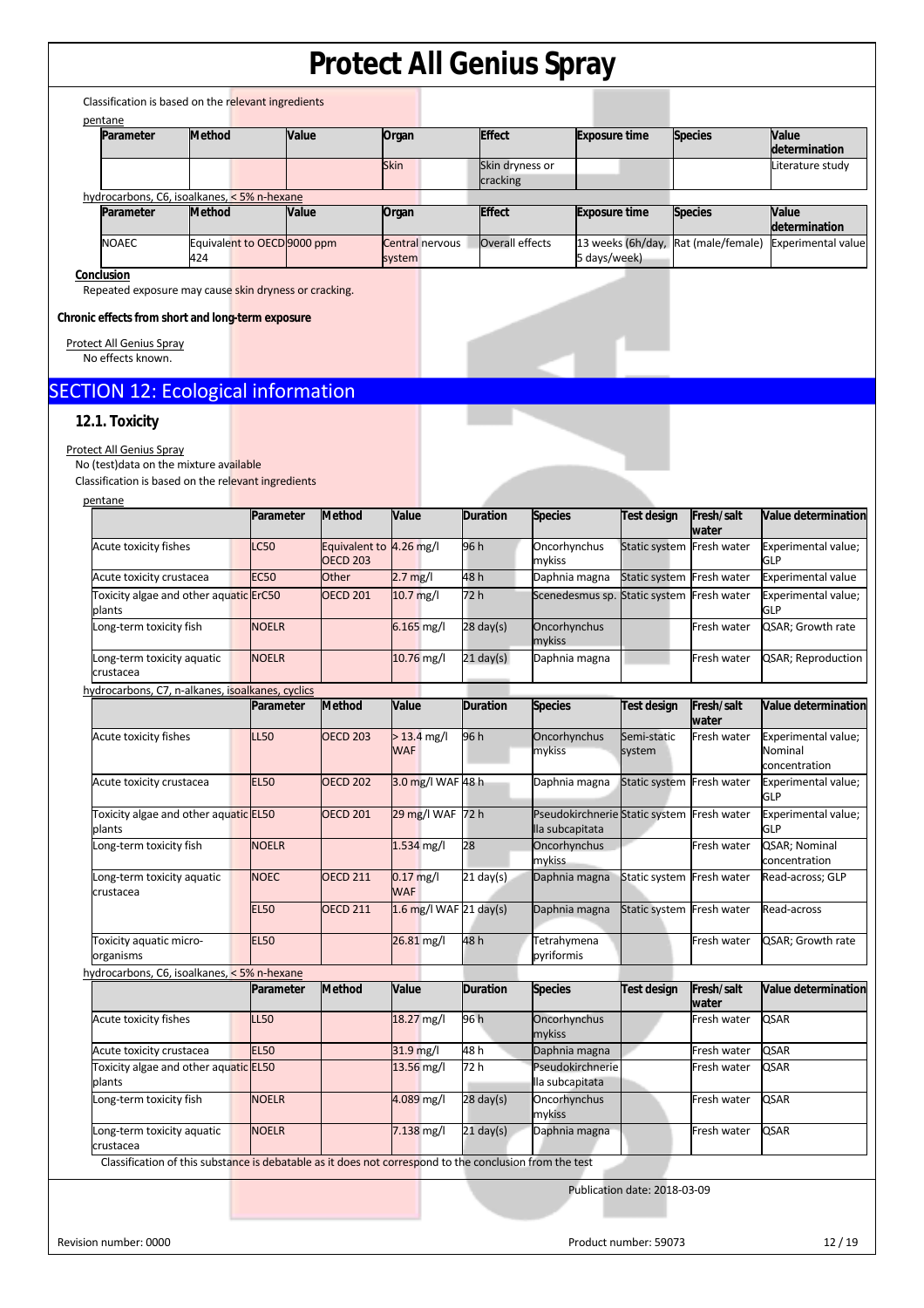| n-hexane                                                                                           |              |               |              |                 |                                     |                    |                           |                                              |
|----------------------------------------------------------------------------------------------------|--------------|---------------|--------------|-----------------|-------------------------------------|--------------------|---------------------------|----------------------------------------------|
|                                                                                                    | Parameter    | <b>Method</b> | Value        | <b>Duration</b> | <b>Species</b>                      | <b>Test design</b> | Fresh/salt<br>water       | Value determination                          |
| Acute toxicity fishes                                                                              | LL50         |               | 12.51 mg/l   | 96 h            | Oncorhynchus<br>mykiss              |                    | Fresh water               | Estimated value;<br>Nominal<br>concentration |
| Acute toxicity crustacea                                                                           | <b>EL50</b>  |               | 21.85 mg/l   | 48 h            | Daphnia magna                       |                    | Fresh water               | Estimated value;<br>Nominal<br>concentration |
| Toxicity algae and other aquatic EL50<br>plants                                                    |              |               | $9.285$ mg/l | 72 h            | Pseudokirchnerie<br>lla subcapitata |                    | Fresh water               | Estimated value;<br>Growth rate              |
| Long-term toxicity fish                                                                            | <b>NOELR</b> |               | $2.8$ mg/l   | 28 day(s)       | Oncorhynchus<br>mykiss              |                    | Fresh water               | Estimated value;<br>Nominal<br>concentration |
| Long-term toxicity aquatic<br>crustacea                                                            | <b>NOELR</b> |               | 4.888 mg/l   | $21$ day(s)     | Daphnia magna                       |                    | Fresh water               | Estimated value;<br>Nominal<br>concentration |
| Toxic to aquatic life with long lasting effects.<br>12.2. Persistence and degradability<br>pentane |              |               |              |                 |                                     |                    |                           |                                              |
| <b>Biodegradation water</b>                                                                        |              |               |              |                 |                                     |                    |                           |                                              |
| <b>Method</b>                                                                                      |              | Value         |              | <b>Duration</b> |                                     |                    | Value determination       |                                              |
| Equivalent or similar to OECD 301F                                                                 |              | 87 %; GLP     |              | $28$ day(s)     |                                     |                    | <b>Experimental value</b> |                                              |
| Phototransformation air (DT50 air)                                                                 |              |               |              |                 |                                     |                    |                           |                                              |
| <b>Method</b>                                                                                      |              | Value         |              |                 | Conc. OH-radicals                   |                    | Value determination       |                                              |
|                                                                                                    |              | $3.95$ day(s) |              |                 | 500000/cm <sup>3</sup>              |                    | Calculated value          |                                              |
| hydrocarbons, C7, n-alkanes, isoalkanes, cyclics<br><b>Biodegradation water</b>                    |              |               |              |                 |                                     |                    |                           |                                              |
| <b>Method</b>                                                                                      |              | Value         |              | <b>Duration</b> |                                     |                    | Value determination       |                                              |
| OECD 301F: Manometric Respirometry Test 98 %; GLP                                                  |              |               |              | $28$ day(s)     |                                     |                    | <b>Experimental value</b> |                                              |
|                                                                                                    |              |               |              |                 |                                     |                    |                           |                                              |
| hydrocarbons, C6, isoalkanes, < 5% n-hexane<br><b>Biodegradation water</b>                         |              |               |              |                 |                                     |                    |                           |                                              |
| <b>Method</b>                                                                                      |              | Value         |              | <b>Duration</b> |                                     |                    | Value determination       |                                              |
| OECD 301F: Manometric Respirometry Test 98 %; GLP                                                  |              |               |              | $28$ day(s)     |                                     |                    | Read-across               |                                              |
| n-hexane                                                                                           |              |               |              |                 |                                     |                    |                           |                                              |
| <b>Biodegradation water</b>                                                                        |              |               |              |                 |                                     |                    |                           |                                              |
| <b>Method</b>                                                                                      |              | Value         |              | <b>Duration</b> |                                     |                    | Value determination       |                                              |
| OECD 301F: Manometric Respirometry Test 98 %; GLP                                                  |              |               |              | $28$ day(s)     |                                     |                    | Read-across               |                                              |
| <b>Biodegradation soil</b>                                                                         |              |               |              |                 |                                     |                    |                           |                                              |
| <b>Method</b>                                                                                      |              | Value         |              | <b>Duration</b> |                                     |                    | Value determination       |                                              |

**Conclusion** 

Does not contain any not readily biodegradable component(s)

#### **12.3. Bioaccumulative potential**

| Log Kow                                          |               |                          |                 |                              |                            |
|--------------------------------------------------|---------------|--------------------------|-----------------|------------------------------|----------------------------|
| <b>Method</b>                                    |               | <b>Remark</b>            | Value           | Temperature                  | Value determination        |
|                                                  |               | Not applicable (mixture) |                 |                              |                            |
| pentane                                          |               |                          |                 |                              |                            |
| <b>BCF fishes</b>                                |               |                          |                 |                              |                            |
| Parameter                                        | <b>Method</b> | Value                    | <b>Duration</b> | <b>Species</b>               | <b>Value determination</b> |
| <b>BCF</b>                                       |               | 171                      |                 | Pimephales promelas          | <b>QSAR</b>                |
| Log Kow                                          |               |                          |                 |                              |                            |
| <b>Method</b>                                    |               | Remark                   | Value           | Temperature                  | <b>Value determination</b> |
| Other                                            |               |                          | 3.45            | 25 °C                        | <b>Experimental value</b>  |
| hydrocarbons, C7, n-alkanes, isoalkanes, cyclics |               |                          |                 |                              |                            |
| Log Kow                                          |               |                          |                 |                              |                            |
| <b>Method</b>                                    |               | Remark                   | Value           | Temperature                  | <b>Value determination</b> |
|                                                  |               |                          | > 3             |                              |                            |
|                                                  |               |                          |                 | Publication date: 2018-03-09 |                            |
|                                                  |               |                          |                 |                              |                            |
| Revision number: 0000                            |               |                          |                 | Product number: 59073        | 13/19                      |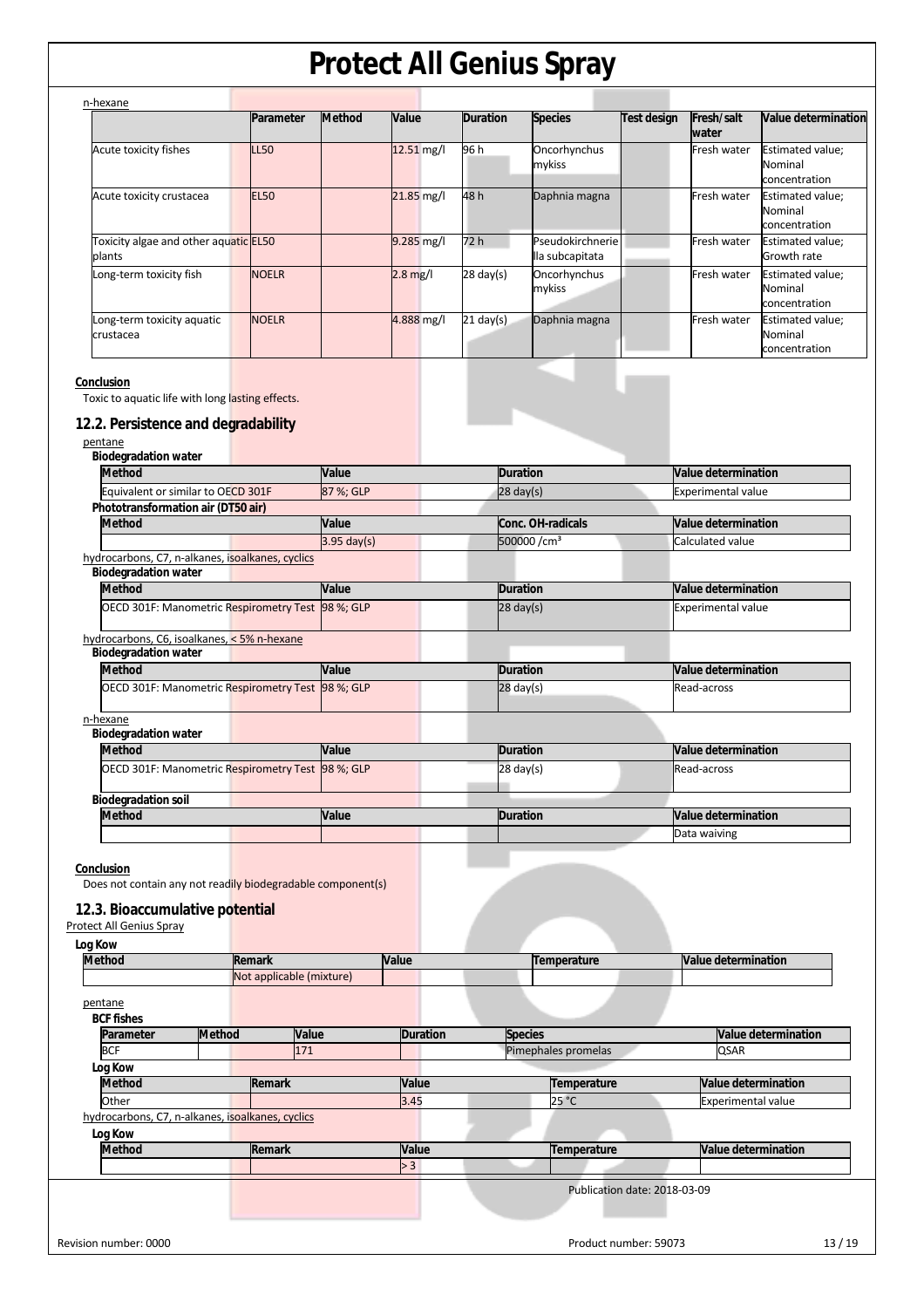| Parameter                                                                                                                                                                                                                                                                                                                                                                                                                                                                                                                                                                                                                                                                                                                             |                     |                       |                 |                      |                       |                              |
|---------------------------------------------------------------------------------------------------------------------------------------------------------------------------------------------------------------------------------------------------------------------------------------------------------------------------------------------------------------------------------------------------------------------------------------------------------------------------------------------------------------------------------------------------------------------------------------------------------------------------------------------------------------------------------------------------------------------------------------|---------------------|-----------------------|-----------------|----------------------|-----------------------|------------------------------|
|                                                                                                                                                                                                                                                                                                                                                                                                                                                                                                                                                                                                                                                                                                                                       | Method              | Value                 | <b>Duration</b> | <b>Species</b>       |                       | Value determination          |
| <b>BCF</b>                                                                                                                                                                                                                                                                                                                                                                                                                                                                                                                                                                                                                                                                                                                            |                     | 501.187               |                 |                      | Pimephales promelas   | Calculated value             |
| Log Kow                                                                                                                                                                                                                                                                                                                                                                                                                                                                                                                                                                                                                                                                                                                               |                     |                       |                 |                      |                       |                              |
| <b>Method</b>                                                                                                                                                                                                                                                                                                                                                                                                                                                                                                                                                                                                                                                                                                                         | <b>Remark</b>       |                       | Value           |                      | Temperature           | Value determination          |
| Equivalent to OECD 107                                                                                                                                                                                                                                                                                                                                                                                                                                                                                                                                                                                                                                                                                                                |                     |                       | 3.6             |                      | 20 °C                 | Read-across                  |
| n-hexane                                                                                                                                                                                                                                                                                                                                                                                                                                                                                                                                                                                                                                                                                                                              |                     |                       |                 |                      |                       |                              |
| <b>BCF fishes</b>                                                                                                                                                                                                                                                                                                                                                                                                                                                                                                                                                                                                                                                                                                                     |                     |                       |                 |                      |                       |                              |
| Parameter                                                                                                                                                                                                                                                                                                                                                                                                                                                                                                                                                                                                                                                                                                                             | <b>Method</b>       | Value                 | <b>Duration</b> | <b>Species</b>       |                       | Value determination          |
| <b>BCF</b>                                                                                                                                                                                                                                                                                                                                                                                                                                                                                                                                                                                                                                                                                                                            | Other               | 501.187               |                 |                      | Pimephales promelas   | <b>QSAR</b>                  |
| Log Kow                                                                                                                                                                                                                                                                                                                                                                                                                                                                                                                                                                                                                                                                                                                               |                     |                       |                 |                      |                       |                              |
| <b>Method</b>                                                                                                                                                                                                                                                                                                                                                                                                                                                                                                                                                                                                                                                                                                                         | Remark              |                       | Value           |                      | Temperature           | Value determination          |
| Equivalent to OECD 107                                                                                                                                                                                                                                                                                                                                                                                                                                                                                                                                                                                                                                                                                                                |                     |                       | $\overline{4}$  |                      | 20 °C                 | <b>Experimental value</b>    |
| Conclusion                                                                                                                                                                                                                                                                                                                                                                                                                                                                                                                                                                                                                                                                                                                            |                     |                       |                 |                      |                       |                              |
| Contains bioaccumulative component(s)                                                                                                                                                                                                                                                                                                                                                                                                                                                                                                                                                                                                                                                                                                 |                     |                       |                 |                      |                       |                              |
|                                                                                                                                                                                                                                                                                                                                                                                                                                                                                                                                                                                                                                                                                                                                       |                     |                       |                 |                      |                       |                              |
| 12.4. Mobility in soil                                                                                                                                                                                                                                                                                                                                                                                                                                                                                                                                                                                                                                                                                                                |                     |                       |                 |                      |                       |                              |
| pentane                                                                                                                                                                                                                                                                                                                                                                                                                                                                                                                                                                                                                                                                                                                               |                     |                       |                 |                      |                       |                              |
| (log) Koc                                                                                                                                                                                                                                                                                                                                                                                                                                                                                                                                                                                                                                                                                                                             |                     |                       |                 |                      |                       |                              |
| Parameter                                                                                                                                                                                                                                                                                                                                                                                                                                                                                                                                                                                                                                                                                                                             |                     |                       | <b>Method</b>   |                      | Value                 | Value determination          |
| log Koc                                                                                                                                                                                                                                                                                                                                                                                                                                                                                                                                                                                                                                                                                                                               |                     |                       |                 |                      | 2.9                   | QSAR                         |
| <b>Percent distribution</b>                                                                                                                                                                                                                                                                                                                                                                                                                                                                                                                                                                                                                                                                                                           |                     |                       |                 |                      |                       |                              |
| <b>Method</b>                                                                                                                                                                                                                                                                                                                                                                                                                                                                                                                                                                                                                                                                                                                         | <b>Fraction air</b> | <b>Fraction biota</b> | <b>Fraction</b> | <b>Fraction soil</b> | <b>Fraction water</b> | <b>Value determination</b>   |
|                                                                                                                                                                                                                                                                                                                                                                                                                                                                                                                                                                                                                                                                                                                                       |                     |                       | sediment        |                      |                       |                              |
| Mackay level III                                                                                                                                                                                                                                                                                                                                                                                                                                                                                                                                                                                                                                                                                                                      | 97.7%               | 0%                    | 0.5%            | 0%                   | 1.8%                  | Calculated value             |
| hydrocarbons, C7, n-alkanes, isoalkanes, cyclics                                                                                                                                                                                                                                                                                                                                                                                                                                                                                                                                                                                                                                                                                      |                     |                       |                 |                      |                       |                              |
| <b>Percent distribution</b>                                                                                                                                                                                                                                                                                                                                                                                                                                                                                                                                                                                                                                                                                                           |                     |                       |                 |                      |                       |                              |
| <b>Method</b>                                                                                                                                                                                                                                                                                                                                                                                                                                                                                                                                                                                                                                                                                                                         | <b>Fraction air</b> | <b>Fraction biota</b> | <b>Fraction</b> | <b>Fraction soil</b> | <b>Fraction water</b> | Value determination          |
|                                                                                                                                                                                                                                                                                                                                                                                                                                                                                                                                                                                                                                                                                                                                       |                     |                       | sediment        |                      |                       |                              |
| Mackay level III                                                                                                                                                                                                                                                                                                                                                                                                                                                                                                                                                                                                                                                                                                                      | 96 %                | 0%                    | 1.8%            | 0.55%                | 1.4%                  | Calculated value             |
| hydrocarbons, C6, isoalkanes, < 5% n-hexane                                                                                                                                                                                                                                                                                                                                                                                                                                                                                                                                                                                                                                                                                           |                     |                       |                 |                      |                       |                              |
| (log) Koc                                                                                                                                                                                                                                                                                                                                                                                                                                                                                                                                                                                                                                                                                                                             |                     |                       |                 |                      |                       |                              |
| Parameter                                                                                                                                                                                                                                                                                                                                                                                                                                                                                                                                                                                                                                                                                                                             |                     |                       | <b>Method</b>   |                      | Value                 | Value determination          |
| log Koc                                                                                                                                                                                                                                                                                                                                                                                                                                                                                                                                                                                                                                                                                                                               |                     |                       |                 |                      | 3.34                  | Calculated value             |
| Percent distribution                                                                                                                                                                                                                                                                                                                                                                                                                                                                                                                                                                                                                                                                                                                  |                     |                       |                 |                      |                       |                              |
| <b>Method</b>                                                                                                                                                                                                                                                                                                                                                                                                                                                                                                                                                                                                                                                                                                                         | <b>Fraction air</b> | <b>Fraction biota</b> | <b>Fraction</b> | <b>Fraction soil</b> | <b>Fraction water</b> | Value determination          |
|                                                                                                                                                                                                                                                                                                                                                                                                                                                                                                                                                                                                                                                                                                                                       |                     |                       | sediment        |                      |                       |                              |
| Mackay level III                                                                                                                                                                                                                                                                                                                                                                                                                                                                                                                                                                                                                                                                                                                      | 93.6%               | 0%                    | 2.1%            | 0.5%                 | 3.8%                  | Calculated value             |
| n-hexane                                                                                                                                                                                                                                                                                                                                                                                                                                                                                                                                                                                                                                                                                                                              |                     |                       |                 |                      |                       |                              |
|                                                                                                                                                                                                                                                                                                                                                                                                                                                                                                                                                                                                                                                                                                                                       |                     |                       |                 |                      |                       |                              |
| (log) Koc<br>Parameter                                                                                                                                                                                                                                                                                                                                                                                                                                                                                                                                                                                                                                                                                                                |                     |                       | <b>Method</b>   |                      | Value                 | Value determination          |
|                                                                                                                                                                                                                                                                                                                                                                                                                                                                                                                                                                                                                                                                                                                                       |                     |                       |                 |                      | 3.34                  |                              |
| log Koc                                                                                                                                                                                                                                                                                                                                                                                                                                                                                                                                                                                                                                                                                                                               |                     |                       |                 |                      |                       | QSAR                         |
| Percent distribution                                                                                                                                                                                                                                                                                                                                                                                                                                                                                                                                                                                                                                                                                                                  |                     |                       |                 |                      |                       |                              |
| <b>Method</b>                                                                                                                                                                                                                                                                                                                                                                                                                                                                                                                                                                                                                                                                                                                         | <b>Fraction air</b> | <b>Fraction biota</b> | Fraction        | <b>Fraction soil</b> | <b>Fraction water</b> | Value determination          |
|                                                                                                                                                                                                                                                                                                                                                                                                                                                                                                                                                                                                                                                                                                                                       |                     |                       | sediment        |                      |                       |                              |
| Mackay level III                                                                                                                                                                                                                                                                                                                                                                                                                                                                                                                                                                                                                                                                                                                      | 91.6%               | 0%                    | 0.7%            | 2.8%                 | 4.9%                  | Calculated value             |
|                                                                                                                                                                                                                                                                                                                                                                                                                                                                                                                                                                                                                                                                                                                                       |                     |                       |                 |                      |                       |                              |
| Conclusion                                                                                                                                                                                                                                                                                                                                                                                                                                                                                                                                                                                                                                                                                                                            |                     |                       |                 |                      |                       |                              |
|                                                                                                                                                                                                                                                                                                                                                                                                                                                                                                                                                                                                                                                                                                                                       |                     |                       |                 |                      |                       |                              |
|                                                                                                                                                                                                                                                                                                                                                                                                                                                                                                                                                                                                                                                                                                                                       |                     |                       |                 |                      |                       |                              |
|                                                                                                                                                                                                                                                                                                                                                                                                                                                                                                                                                                                                                                                                                                                                       |                     |                       |                 |                      |                       |                              |
|                                                                                                                                                                                                                                                                                                                                                                                                                                                                                                                                                                                                                                                                                                                                       |                     |                       |                 |                      |                       |                              |
|                                                                                                                                                                                                                                                                                                                                                                                                                                                                                                                                                                                                                                                                                                                                       |                     |                       |                 |                      |                       |                              |
|                                                                                                                                                                                                                                                                                                                                                                                                                                                                                                                                                                                                                                                                                                                                       |                     |                       |                 |                      |                       |                              |
|                                                                                                                                                                                                                                                                                                                                                                                                                                                                                                                                                                                                                                                                                                                                       |                     |                       |                 |                      |                       |                              |
|                                                                                                                                                                                                                                                                                                                                                                                                                                                                                                                                                                                                                                                                                                                                       |                     |                       |                 |                      |                       |                              |
|                                                                                                                                                                                                                                                                                                                                                                                                                                                                                                                                                                                                                                                                                                                                       |                     |                       |                 |                      |                       |                              |
|                                                                                                                                                                                                                                                                                                                                                                                                                                                                                                                                                                                                                                                                                                                                       |                     |                       |                 |                      |                       |                              |
|                                                                                                                                                                                                                                                                                                                                                                                                                                                                                                                                                                                                                                                                                                                                       |                     |                       |                 |                      |                       |                              |
|                                                                                                                                                                                                                                                                                                                                                                                                                                                                                                                                                                                                                                                                                                                                       |                     |                       |                 |                      |                       |                              |
|                                                                                                                                                                                                                                                                                                                                                                                                                                                                                                                                                                                                                                                                                                                                       |                     |                       |                 |                      |                       |                              |
|                                                                                                                                                                                                                                                                                                                                                                                                                                                                                                                                                                                                                                                                                                                                       |                     |                       |                 |                      |                       |                              |
|                                                                                                                                                                                                                                                                                                                                                                                                                                                                                                                                                                                                                                                                                                                                       |                     |                       |                 |                      |                       |                              |
| No (test) data on mobility of the components available<br>12.5. Results of PBT and vPvB assessment<br>Does not contain component(s) that meet(s) the criteria of PBT and/or vPvB as listed in Annex XIII of Regulation (EC) No 1907/2006.<br>12.6. Other adverse effects<br><b>Protect All Genius Spray</b><br>Fluorinated greenhouse gases (Regulation (EU) No 517/2014)<br>None of the known components is included in the list of fluorinated greenhouse gases (Regulation (EU) No 517/2014)<br>Contains component(s) included in the list of substances which may contribute to the greenhouse effect (IPCC)<br>Ozone-depleting potential (ODP)<br>Not classified as dangerous for the ozone layer (Regulation (EC) No 1005/2009) |                     |                       |                 |                      |                       |                              |
|                                                                                                                                                                                                                                                                                                                                                                                                                                                                                                                                                                                                                                                                                                                                       |                     |                       |                 |                      |                       |                              |
|                                                                                                                                                                                                                                                                                                                                                                                                                                                                                                                                                                                                                                                                                                                                       |                     |                       |                 |                      |                       |                              |
|                                                                                                                                                                                                                                                                                                                                                                                                                                                                                                                                                                                                                                                                                                                                       |                     |                       |                 |                      |                       |                              |
|                                                                                                                                                                                                                                                                                                                                                                                                                                                                                                                                                                                                                                                                                                                                       |                     |                       |                 |                      |                       |                              |
|                                                                                                                                                                                                                                                                                                                                                                                                                                                                                                                                                                                                                                                                                                                                       |                     |                       |                 |                      |                       |                              |
|                                                                                                                                                                                                                                                                                                                                                                                                                                                                                                                                                                                                                                                                                                                                       |                     |                       |                 |                      |                       | Publication date: 2018-03-09 |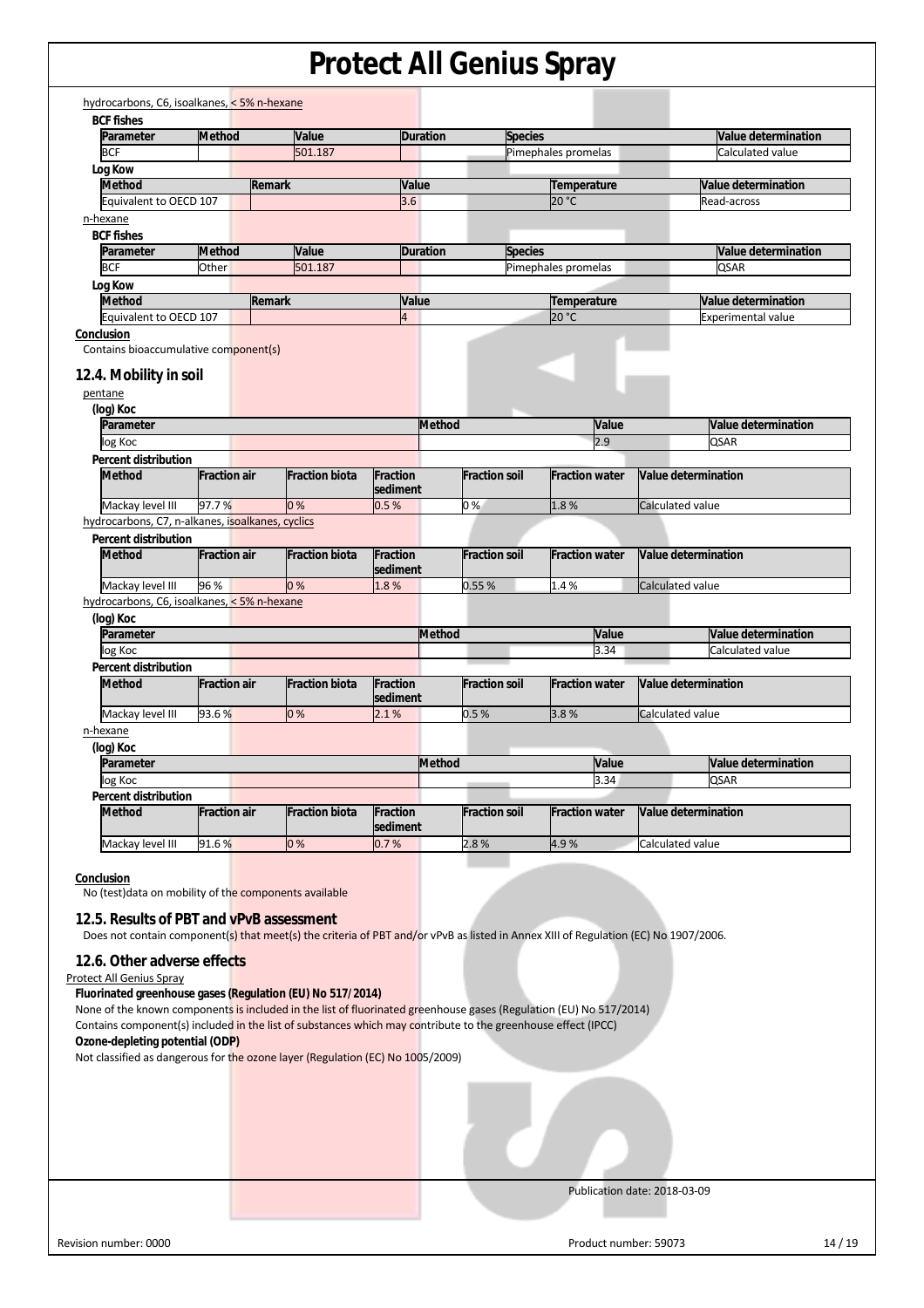### SECTION 13: Disposal considerations

The information in this section is a general description. If applicable and available, exposure scenarios are attached in annex. Always use the relevant exposure scenarios that correspond to your identified use.

#### **13.1. Waste treatment methods**

#### **13.1.1 Provisions relating to waste**

#### **European Union**

Hazardous waste according to Directive 2008/98/EC, as amended by Regulation (EU) No 1357/2014 and Regulation (EU) No 2017/997. Waste material code (Directive 2008/98/EC, Decision 2000/0532/EC).

16 05 04\* (gases in pressure containers and discarded chemicals: gases in pressure containers (including halons) containing hazardous substances). 20 01 29\* (separately collected fractions (except 15 01): detergents containing hazardous substances). Depending on branch of industry and production process, also other waste codes may be applicable.

#### **13.1.2 Disposal methods**

Recycle/reuse. Remove waste in accordance with local and/or national regulations. Hazardous waste shall not be mixed together with other waste. Different types of hazardous waste shall not be mixed together if this may entail a risk of pollution or create problems for the further management of the waste. Hazardous waste shall be managed responsibly. All entities that store, transport or handle hazardous waste shall take the necessary measures to prevent risks of pollution or damage to people or animals. Specific treatment. Do not discharge into drains or the environment.

#### **13.1.3 Packaging/Container**

#### **European Union**

Waste material code packaging (Directive 2008/98/EC).

15 01 10\* (packaging containing residues of or contaminated by dangerous substances).

### SECTION 14: Transport information

| Road (ADR)                               |                                                                                                                                           |
|------------------------------------------|-------------------------------------------------------------------------------------------------------------------------------------------|
| 14.1. UN number                          |                                                                                                                                           |
| <b>UN</b> number                         | 1950                                                                                                                                      |
| 14.2. UN proper shipping name            |                                                                                                                                           |
| Proper shipping name                     | Aerosols                                                                                                                                  |
| 14.3. Transport hazard class(es)         |                                                                                                                                           |
| Hazard identification number             |                                                                                                                                           |
| Class                                    | $\overline{2}$                                                                                                                            |
| Classification code                      | 5F                                                                                                                                        |
| 14.4. Packing group                      |                                                                                                                                           |
| Packing group                            |                                                                                                                                           |
| Labels                                   | 2.1                                                                                                                                       |
| 14.5. Environmental hazards              |                                                                                                                                           |
| Environmentally hazardous substance mark | yes                                                                                                                                       |
| 14.6. Special precautions for user       |                                                                                                                                           |
| Special provisions                       | 190                                                                                                                                       |
| Special provisions                       | 327                                                                                                                                       |
| Special provisions                       | 344                                                                                                                                       |
| Special provisions                       | 625                                                                                                                                       |
| Limited quantities                       | Combination packagings: not more than 1 liter per inner packaging for                                                                     |
|                                          | liquids. A package shall not weigh more than 30 kg. (gross mass)                                                                          |
|                                          |                                                                                                                                           |
| Rail (RID)                               |                                                                                                                                           |
| 14.1. UN number                          |                                                                                                                                           |
| UN number                                | 1950                                                                                                                                      |
| 14.2. UN proper shipping name            |                                                                                                                                           |
| Proper shipping name                     | Aerosols                                                                                                                                  |
| 14.3. Transport hazard class(es)         |                                                                                                                                           |
| Hazard identification number             | 23                                                                                                                                        |
| Class                                    | $\overline{2}$                                                                                                                            |
| Classification code                      | 5F                                                                                                                                        |
| 14.4. Packing group                      |                                                                                                                                           |
| Packing group                            |                                                                                                                                           |
| Labels                                   | 2.1                                                                                                                                       |
| 14.5. Environmental hazards              |                                                                                                                                           |
| Environmentally hazardous substance mark | yes                                                                                                                                       |
| 14.6. Special precautions for user       |                                                                                                                                           |
| Special provisions                       | 190                                                                                                                                       |
| Special provisions                       | 327                                                                                                                                       |
| Special provisions                       | 344                                                                                                                                       |
| Special provisions                       | 625                                                                                                                                       |
| Limited quantities                       | Combination packagings: not more than 1 liter per inner packaging for<br>liquids. A package shall not weigh more than 30 kg. (gross mass) |
| Inland waterways (ADN)                   |                                                                                                                                           |
|                                          | Publication date: 2018-03-09                                                                                                              |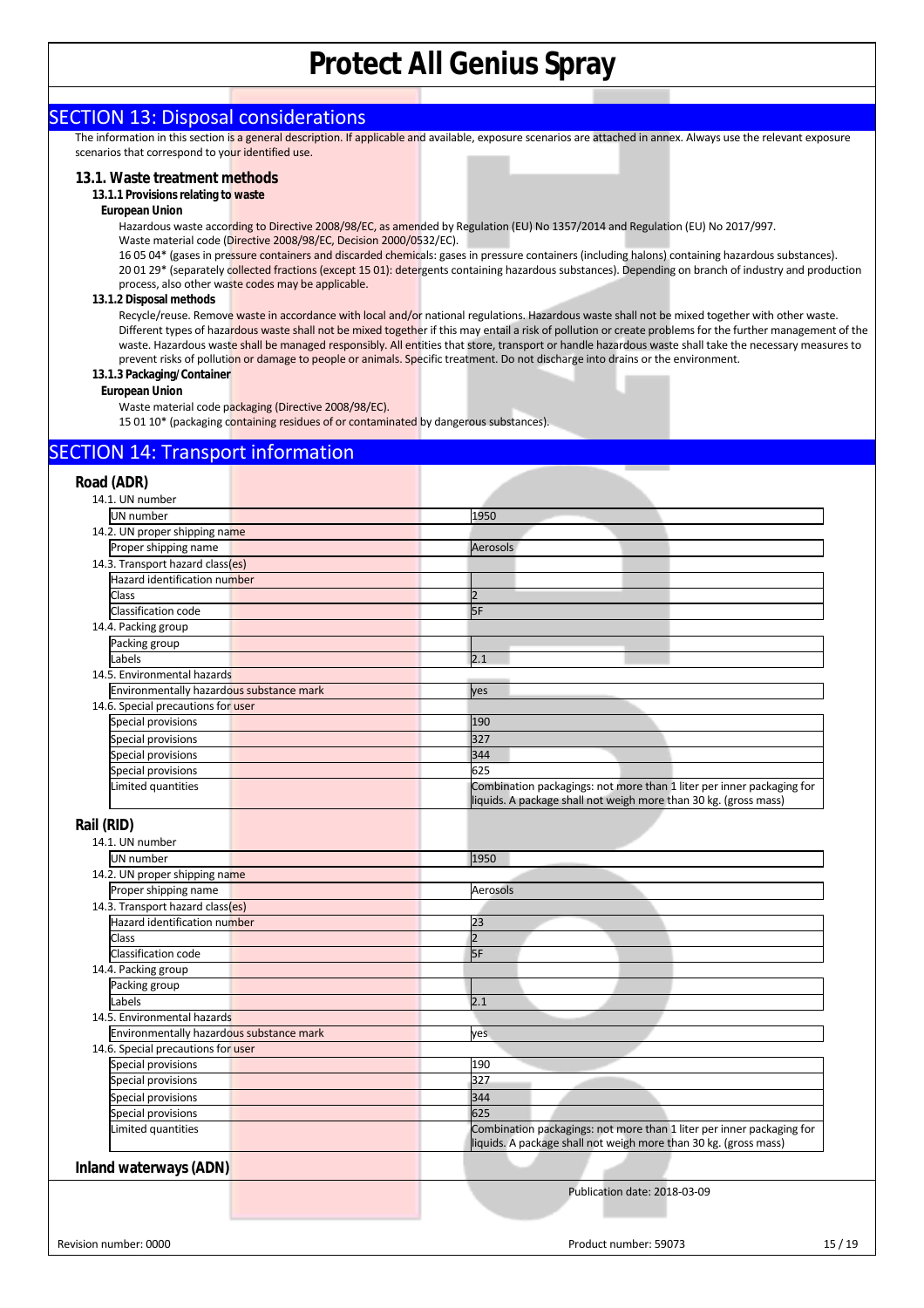| 14.1. UN number                                                          |                                                                       |
|--------------------------------------------------------------------------|-----------------------------------------------------------------------|
|                                                                          |                                                                       |
| UN number                                                                | 1950                                                                  |
| 14.2. UN proper shipping name                                            |                                                                       |
| Proper shipping name                                                     | Aerosols                                                              |
| 14.3. Transport hazard class(es)                                         |                                                                       |
|                                                                          |                                                                       |
| Class                                                                    | $\vert$ <sub>2</sub>                                                  |
| Classification code                                                      | 5F                                                                    |
| 14.4. Packing group                                                      |                                                                       |
|                                                                          |                                                                       |
| Packing group                                                            |                                                                       |
| Labels                                                                   | 2.1                                                                   |
| 14.5. Environmental hazards                                              |                                                                       |
| Environmentally hazardous substance mark                                 | yes                                                                   |
| 14.6. Special precautions for user                                       |                                                                       |
|                                                                          |                                                                       |
| Special provisions                                                       | 190                                                                   |
| Special provisions                                                       | 327                                                                   |
| Special provisions                                                       | 344                                                                   |
|                                                                          |                                                                       |
| Special provisions                                                       | 625                                                                   |
| Limited quantities                                                       | Combination packagings: not more than 1 liter per inner packaging for |
|                                                                          | liquids. A package shall not weigh more than 30 kg. (gross mass)      |
|                                                                          |                                                                       |
| Sea (IMDG/IMSBC)                                                         |                                                                       |
| 14.1. UN number                                                          |                                                                       |
|                                                                          |                                                                       |
| UN number                                                                | 1950                                                                  |
| 14.2. UN proper shipping name                                            |                                                                       |
| Proper shipping name                                                     | Aerosols                                                              |
|                                                                          |                                                                       |
| 14.3. Transport hazard class(es)                                         |                                                                       |
| Class                                                                    | 2.1                                                                   |
| 14.4. Packing group                                                      |                                                                       |
|                                                                          |                                                                       |
| Packing group                                                            |                                                                       |
| Labels                                                                   | 2.1                                                                   |
| 14.5. Environmental hazards                                              |                                                                       |
|                                                                          | P                                                                     |
| Marine pollutant                                                         |                                                                       |
| Environmentally hazardous substance mark                                 | yes                                                                   |
| 14.6. Special precautions for user                                       |                                                                       |
| Special provisions                                                       | 63                                                                    |
|                                                                          |                                                                       |
| Special provisions                                                       | 190                                                                   |
| Special provisions                                                       | 277                                                                   |
| Special provisions                                                       | 327                                                                   |
|                                                                          |                                                                       |
| Special provisions                                                       | 344                                                                   |
| Special provisions                                                       | 381                                                                   |
| Special provisions                                                       | 959                                                                   |
|                                                                          |                                                                       |
| Limited quantities                                                       | Combination packagings: not more than 1 liter per inner packaging for |
|                                                                          | liquids. A package shall not weigh more than 30 kg. (gross mass)      |
| 14.7. Transport in bulk according to Annex II of Marpol and the IBC Code |                                                                       |
| Annex II of MARPOL 73/78                                                 | Not applicable                                                        |
|                                                                          |                                                                       |
| Air (ICAO-TI/IATA-DGR)                                                   |                                                                       |
|                                                                          |                                                                       |
| 14.1. UN number                                                          |                                                                       |
| UN number                                                                | 1950                                                                  |
| 14.2. UN proper shipping name                                            |                                                                       |
|                                                                          |                                                                       |
| Proper shipping name                                                     | Aerosols, flammable                                                   |
| 14.3. Transport hazard class(es)                                         |                                                                       |
| Class                                                                    | 2.1                                                                   |
|                                                                          |                                                                       |
| 14.4. Packing group                                                      |                                                                       |
| Packing group                                                            |                                                                       |
| Labels                                                                   | 2.1                                                                   |
| 14.5. Environmental hazards                                              |                                                                       |
|                                                                          |                                                                       |
| Environmentally hazardous substance mark                                 | yes                                                                   |
| 14.6. Special precautions for user                                       |                                                                       |
| <b>Special provisions</b>                                                | A145                                                                  |
|                                                                          |                                                                       |
| Special provisions                                                       | A167                                                                  |
| Special provisions                                                       | A802                                                                  |
| Limited quantities: maximum net quantity per packaging                   | 30 kg G                                                               |
|                                                                          |                                                                       |
|                                                                          |                                                                       |
|                                                                          | Publication date: 2018-03-09                                          |
|                                                                          |                                                                       |
|                                                                          |                                                                       |
|                                                                          |                                                                       |
|                                                                          |                                                                       |
| Revision number: 0000                                                    | Product number: 59073<br>16/19                                        |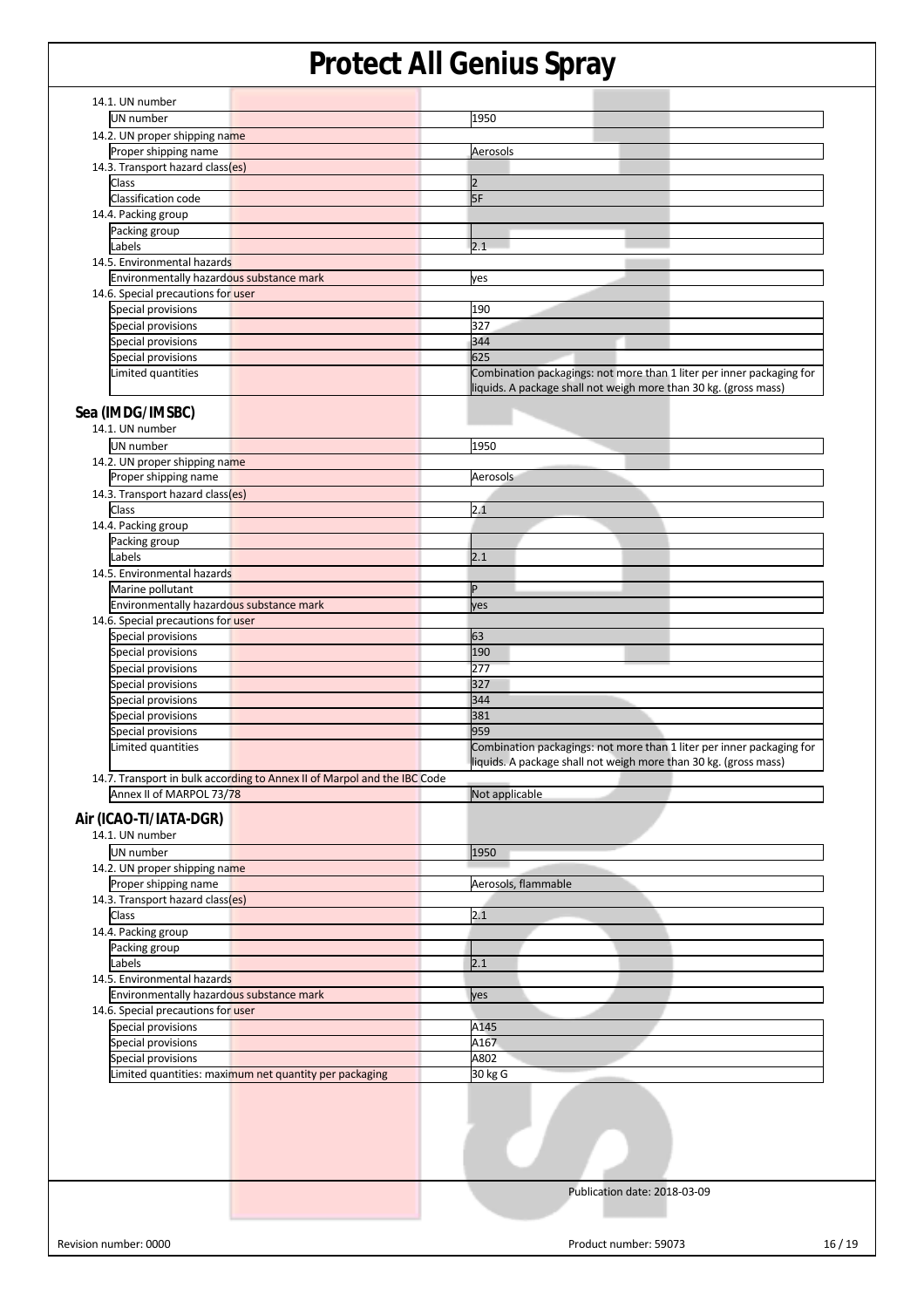|                                                                                                                               | 15.1. Safety, health and environmental regulations/legislation specific for the substance or mixture                                                                                                                                                                                                                               |                                                                                                                                                                                                                                                                                                                                                                                                                                                                                                                                                                                                                                                                                                                                                                                                                                                                                                                                                                                                            |
|-------------------------------------------------------------------------------------------------------------------------------|------------------------------------------------------------------------------------------------------------------------------------------------------------------------------------------------------------------------------------------------------------------------------------------------------------------------------------|------------------------------------------------------------------------------------------------------------------------------------------------------------------------------------------------------------------------------------------------------------------------------------------------------------------------------------------------------------------------------------------------------------------------------------------------------------------------------------------------------------------------------------------------------------------------------------------------------------------------------------------------------------------------------------------------------------------------------------------------------------------------------------------------------------------------------------------------------------------------------------------------------------------------------------------------------------------------------------------------------------|
| European legislation:                                                                                                         |                                                                                                                                                                                                                                                                                                                                    |                                                                                                                                                                                                                                                                                                                                                                                                                                                                                                                                                                                                                                                                                                                                                                                                                                                                                                                                                                                                            |
| VOC content Directive 2010/75/EU<br><b>VOC content</b>                                                                        |                                                                                                                                                                                                                                                                                                                                    | <b>Remark</b>                                                                                                                                                                                                                                                                                                                                                                                                                                                                                                                                                                                                                                                                                                                                                                                                                                                                                                                                                                                              |
| 76.00%                                                                                                                        |                                                                                                                                                                                                                                                                                                                                    |                                                                                                                                                                                                                                                                                                                                                                                                                                                                                                                                                                                                                                                                                                                                                                                                                                                                                                                                                                                                            |
| 614.400 g/l                                                                                                                   |                                                                                                                                                                                                                                                                                                                                    |                                                                                                                                                                                                                                                                                                                                                                                                                                                                                                                                                                                                                                                                                                                                                                                                                                                                                                                                                                                                            |
|                                                                                                                               | Ingredients according to Regulation (EC) No 648/2004 and amendments                                                                                                                                                                                                                                                                |                                                                                                                                                                                                                                                                                                                                                                                                                                                                                                                                                                                                                                                                                                                                                                                                                                                                                                                                                                                                            |
| ≥30% aliphatic hydrocarbons<br><b>REACH Annex XVII - Restriction</b>                                                          |                                                                                                                                                                                                                                                                                                                                    |                                                                                                                                                                                                                                                                                                                                                                                                                                                                                                                                                                                                                                                                                                                                                                                                                                                                                                                                                                                                            |
|                                                                                                                               | and use of certain dangerous substances, mixtures and articles.                                                                                                                                                                                                                                                                    | Contains component(s) subject to restrictions of Annex XVII of Regulation (EC) No 1907/2006: restrictions on the manufacture, placing on the market                                                                                                                                                                                                                                                                                                                                                                                                                                                                                                                                                                                                                                                                                                                                                                                                                                                        |
|                                                                                                                               | Designation of the substance, of the group of<br>substances or of the mixture                                                                                                                                                                                                                                                      | Conditions of restriction                                                                                                                                                                                                                                                                                                                                                                                                                                                                                                                                                                                                                                                                                                                                                                                                                                                                                                                                                                                  |
| pentane<br>hydrocarbons, C7, n-alkanes, isoalkanes,<br>cyclics<br>hydrocarbons, C6, isoalkanes, < 5% n-<br>aexane<br>n-hexane | Liquid substances or mixtures which are<br>regarded as dangerous in accordance with<br>Directive 1999/45/EC or are fulfilling the<br>criteria for any of the following hazard classes<br>or categories set out in Annex I to Regulation<br>(EC) No 1272/2008:                                                                      | 1. Shall not be used in:<br>- ornamental articles intended to produce light or colour effects by means of different<br>phases, for example in ornamental lamps and ashtrays,<br>tricks and jokes,<br>games for one or more participants, or any article intended to be used as such, even with<br>ornamental aspects,                                                                                                                                                                                                                                                                                                                                                                                                                                                                                                                                                                                                                                                                                      |
|                                                                                                                               | (a) hazard classes 2.1 to 2.4, 2.6 and 2.7, 2.8<br>and 2, 2.14 categories 1 and 2, 2.15 types A to<br>(b) hazard classes 3.1 to 3.6, 3.7 adverse<br>effects on sexual function and fertility or on<br>development, 3.8 effects other than narcotic<br>effects, 3.9 and 3.10;                                                       | 2. Articles not complying with paragraph 1 shall not be placed on the market.<br>types A and B, 2.9, 2.10, 2.12, 2.13 categories 13. Shall not be placed on the market if they contain a colouring agent, unless required for<br>fiscal reasons, or perfume, or both, if they:<br>- can be used as fuel in decorative oil lamps for supply to the general public, and,<br>present an aspiration hazard and are labelled with R65 or H304,<br>4. Decorative oil lamps for supply to the general public shall not be placed on the market<br>unless they conform to the European Standard on Decorative oil lamps (EN 14059) adopted<br>by the European Committee for Standardisation (CEN).                                                                                                                                                                                                                                                                                                                 |
|                                                                                                                               | (c) hazard class 4.1;<br>(d) hazard class 5.1.                                                                                                                                                                                                                                                                                     | 5. Without prejudice to the implementation of other Community provisions relating to the<br>classification, packaging and labelling of dangerous substances and mixtures, suppliers shall<br>ensure, before the placing on the market, that the following requirements are met:<br>a) lamp oils, labelled with R65 or H304, intended for supply to the general public are visibly,<br>legibly and indelibly marked as follows: "Keep lamps filled with this liquid out of the reach of<br>children"; and, by 1 December 2010, "Just a sip of lamp oil — or even sucking the wick of<br>lamps - may lead to life-threatening lung damage";<br>b) grill lighter fluids, labelled with R65 or H304, intended for supply to the general public are<br>legibly and indelibly marked by 1 December 2010 as follows: "Just a sip of grill lighter may                                                                                                                                                             |
|                                                                                                                               |                                                                                                                                                                                                                                                                                                                                    | lead to life threatening lung damage";<br>c) lamp oils and grill lighters, labelled with R65 or H304, intended for supply to the general<br>public are packaged in black opaque containers not exceeding 1 litre by 1 December 2010.<br>6. No later than 1 June 2014, the Commission shall request the European Chemicals Agency<br>to prepare a dossier, in accordance with Article 69 of the present Regulation with a view to<br>ban, if appropriate, grill lighter fluids and fuel for decorative lamps, labelled R65 or H304,<br>intended for supply to the general public.<br>7. Natural or legal persons placing on the market for the first time lamp oils and grill lighter<br>fluids, labelled with R65 or H304, shall by 1 December 2011, and annually thereafter,<br>provide data on alternatives to lamp oils and grill lighter fluids labelled R65 or H304 to the<br>competent authority in the Member State concerned. Member States shall make those data<br>available to the Commission.' |
|                                                                                                                               |                                                                                                                                                                                                                                                                                                                                    |                                                                                                                                                                                                                                                                                                                                                                                                                                                                                                                                                                                                                                                                                                                                                                                                                                                                                                                                                                                                            |
| pentane<br>hydrocarbons, C7, n-alkanes, isoalkanes,<br>cyclics<br>hydrocarbons, C6, isoalkanes, < 5% n-<br>aexane<br>n-hexane | Substances classified as flammable gases<br>category 1 or 2, flammable liquids categories<br>1, 2 or 3, flammable solids category 1 or 2,<br>substances and mixtures which, in contact<br>with water, emit flammable gases, category 1,<br>2 or 3, pyrophoric liquids category 1 or<br>pyrophoric solids category 1, regardless of | 1. Shall not be used, as substance or as mixtures in aerosol dispensers where these aerosol<br>dispensers are intended for supply to the general public for entertainment and decorative<br>purposes such as the following:<br>- metallic glitter intended mainly for decoration,<br>artificial snow and frost,<br>- "whoopee" cushions,<br>- silly string aerosols,                                                                                                                                                                                                                                                                                                                                                                                                                                                                                                                                                                                                                                       |
|                                                                                                                               | whether they appear in Part 3 of Annex VI to<br>that Regulation or not.                                                                                                                                                                                                                                                            | - imitation excrement,<br>- horns for parties,<br>- decorative flakes and foams,<br>- artificial cobwebs,<br>- stink bombs.<br>2. Without prejudice to the application of other Community provisions on the classification,                                                                                                                                                                                                                                                                                                                                                                                                                                                                                                                                                                                                                                                                                                                                                                                |
|                                                                                                                               |                                                                                                                                                                                                                                                                                                                                    | packaging and labelling of substances, suppliers shall ensure before the placing on the<br>market that the packaging of aerosol dispensers referred to above is marked visibly, legibly<br>and indelibly with:<br>"For professional users only".<br>3. By way of derogation, paragraphs 1 and 2 shall not apply to the aerosol dispensers<br>referred to Article 8 (1a) of Council Directive 75/324/EEC.<br>4. The aerosol dispensers referred to in paragraphs 1 and 2 shall not be placed on the<br>market unless they conform to the requirements indicated.                                                                                                                                                                                                                                                                                                                                                                                                                                            |
| <b>National legislation Belgium</b><br>Protect All Genius Spray<br>No data available                                          |                                                                                                                                                                                                                                                                                                                                    |                                                                                                                                                                                                                                                                                                                                                                                                                                                                                                                                                                                                                                                                                                                                                                                                                                                                                                                                                                                                            |
|                                                                                                                               |                                                                                                                                                                                                                                                                                                                                    |                                                                                                                                                                                                                                                                                                                                                                                                                                                                                                                                                                                                                                                                                                                                                                                                                                                                                                                                                                                                            |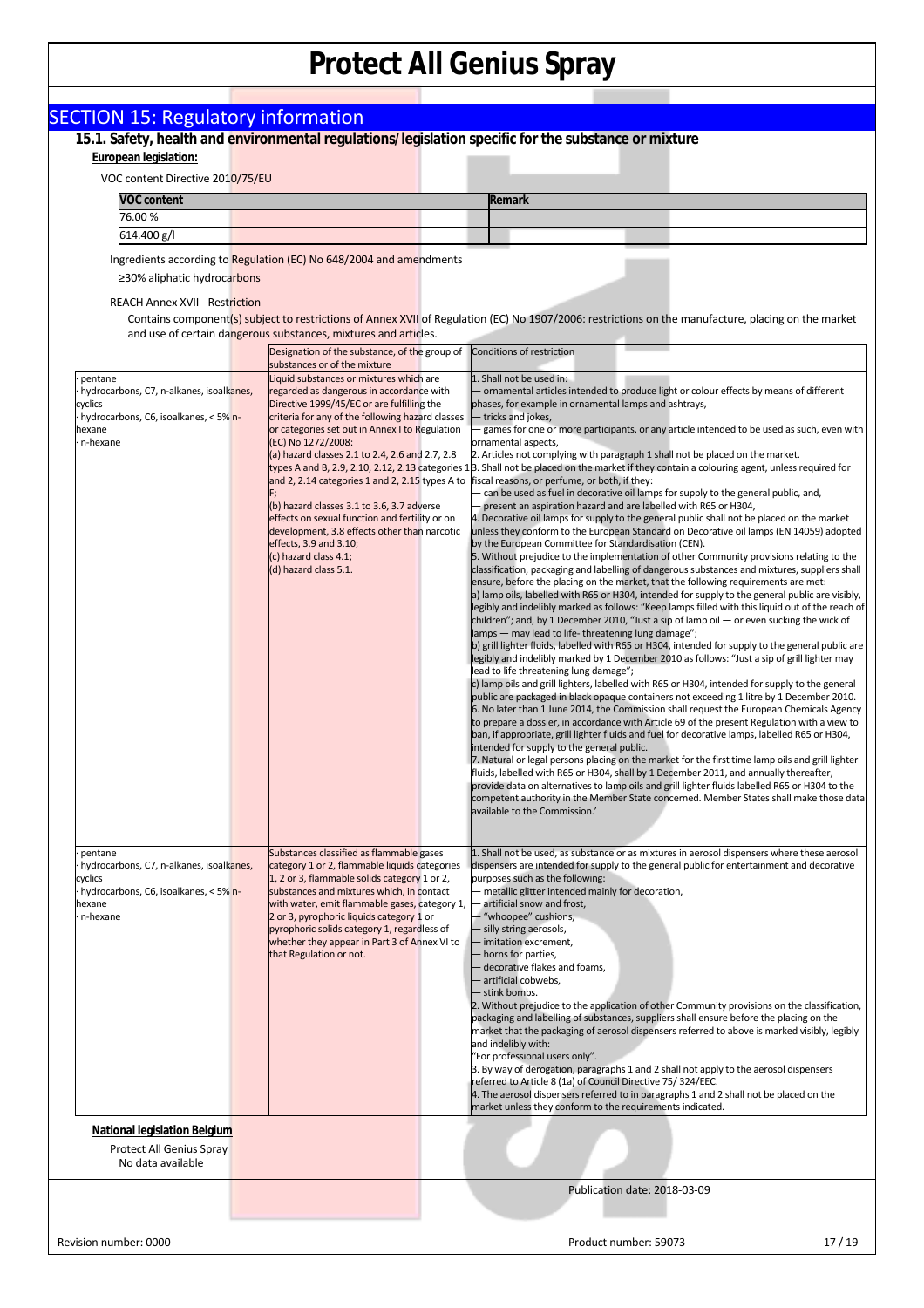| <b>Protect All Genius Spray</b>                                                                 | <b>National legislation The Netherlands</b> |                                                                   |                                                                                                                                                                                                                                          |
|-------------------------------------------------------------------------------------------------|---------------------------------------------|-------------------------------------------------------------------|------------------------------------------------------------------------------------------------------------------------------------------------------------------------------------------------------------------------------------------|
|                                                                                                 |                                             |                                                                   |                                                                                                                                                                                                                                          |
| Waterbezwaarlijkheid                                                                            |                                             | A(2)                                                              |                                                                                                                                                                                                                                          |
| n-hexane                                                                                        |                                             |                                                                   |                                                                                                                                                                                                                                          |
| SZW - Lijst van voor de<br>voortplanting giftige stoffen<br>(vruchtbaarheid)                    |                                             | n-Hexaan; 2; Suspected of damaging fertility.                     |                                                                                                                                                                                                                                          |
| <b>National legislation France</b>                                                              |                                             |                                                                   |                                                                                                                                                                                                                                          |
| <b>Protect All Genius Spray</b><br>No data available                                            |                                             |                                                                   |                                                                                                                                                                                                                                          |
| n-hexane<br>Catégorie toxique pour la<br>reproduction                                           |                                             | n-Hexane; R2                                                      |                                                                                                                                                                                                                                          |
| <b>National legislation Germany</b>                                                             |                                             |                                                                   |                                                                                                                                                                                                                                          |
| <b>Protect All Genius Spray</b><br><b>WGK</b>                                                   |                                             | (AwSV) of 18 April 2017                                           | 2; Classification water polluting based on the components in compliance with Verwaltungsvorschrift wassergefährdender<br>Stoffe (VwVwS) of 27 July 2005 (Anhang 4) and Verordnung über Anlagen zum Umgang mit wassergefährdenden Stoffen |
| pentane                                                                                         |                                             |                                                                   |                                                                                                                                                                                                                                          |
| TA-Luft                                                                                         |                                             | 5.2.5;                                                            |                                                                                                                                                                                                                                          |
| TRGS900 - Risiko der<br>Fruchtschädigung<br>hydrocarbons, C7, n-alkanes, isoalkanes, cyclics    |                                             | Grenzwertes nicht befürchtet zu werden                            | Pentan; Y; Risiko der Fruchtschädigung braucht bei Einhaltung des Arbeitsplatzgrenzwertes und des biologischen                                                                                                                           |
| TA-Luft                                                                                         |                                             | 5.2.5;                                                            |                                                                                                                                                                                                                                          |
| hydrocarbons, C6, isoalkanes, < 5% n-hexane                                                     |                                             |                                                                   |                                                                                                                                                                                                                                          |
| TA-Luft                                                                                         |                                             | 5.2.5;                                                            |                                                                                                                                                                                                                                          |
| n-hexane                                                                                        |                                             |                                                                   |                                                                                                                                                                                                                                          |
| TA-Luft                                                                                         |                                             | 5.2.5;                                                            |                                                                                                                                                                                                                                          |
| TRGS900 - Risiko der                                                                            |                                             |                                                                   | n-Hexan; Y; Risiko der Fruchtschädigung braucht bei Einhaltung des Arbeitsplatzgrenzwertes und des biologischen                                                                                                                          |
| Fruchtschädigung                                                                                |                                             | Grenzwertes nicht befürchtet zu werden                            |                                                                                                                                                                                                                                          |
| No data available<br>n-hexane                                                                   |                                             |                                                                   |                                                                                                                                                                                                                                          |
|                                                                                                 |                                             | n-Hexane; Skin; Danger of cutaneous absorption                    |                                                                                                                                                                                                                                          |
| Skin absorption                                                                                 |                                             |                                                                   |                                                                                                                                                                                                                                          |
|                                                                                                 |                                             | No chemical safety assessment has been conducted for the mixture. |                                                                                                                                                                                                                                          |
|                                                                                                 |                                             |                                                                   |                                                                                                                                                                                                                                          |
| 15.2. Chemical safety assessment<br><b>SECTION 16: Other information</b>                        |                                             |                                                                   |                                                                                                                                                                                                                                          |
| Full text of any H-statements referred to under heading 3:<br>H222 Extremely flammable aerosol. |                                             |                                                                   |                                                                                                                                                                                                                                          |
| H225 Highly flammable liquid and vapour.                                                        |                                             |                                                                   |                                                                                                                                                                                                                                          |
| H229 Pressurised container: May burst if heated.                                                |                                             |                                                                   |                                                                                                                                                                                                                                          |
| H304 May be fatal if swallowed and enters airways.                                              |                                             | H280 Contains gas under pressure; may explode if heated.          |                                                                                                                                                                                                                                          |
| H315 Causes skin irritation.                                                                    |                                             |                                                                   |                                                                                                                                                                                                                                          |
| H336 May cause drowsiness or dizziness.                                                         |                                             |                                                                   |                                                                                                                                                                                                                                          |
| H361f Suspected of damaging fertility.<br>H411 Toxic to aquatic life with long lasting effects. |                                             |                                                                   | H373 May cause damage to organs (central nervous system) through prolonged or repeated exposure if inhaled.                                                                                                                              |
|                                                                                                 |                                             |                                                                   |                                                                                                                                                                                                                                          |
| $(*)$                                                                                           |                                             | <b>INTERNAL CLASSIFICATION BY BIG</b>                             |                                                                                                                                                                                                                                          |
| CLP (EU-GHS)                                                                                    |                                             |                                                                   | Classification, labelling and packaging (Globally Harmonised System in Europe)                                                                                                                                                           |
| DMEL<br><b>DNEL</b>                                                                             |                                             | <b>Derived Minimal Effect Level</b><br>Derived No Effect Level    |                                                                                                                                                                                                                                          |
| <b>EC50</b>                                                                                     |                                             | <b>Effect Concentration 50%</b>                                   |                                                                                                                                                                                                                                          |
| ErC50                                                                                           |                                             | EC50 in terms of reduction of growth rate                         |                                                                                                                                                                                                                                          |
| LC50                                                                                            |                                             | Lethal Concentration 50 %                                         |                                                                                                                                                                                                                                          |
| LD50                                                                                            | Lethal Dose 50 %                            |                                                                   |                                                                                                                                                                                                                                          |
| <b>NOAEL</b>                                                                                    |                                             | No Observed Adverse Effect Level                                  |                                                                                                                                                                                                                                          |
| <b>NOEC</b>                                                                                     |                                             | No Observed Effect Concentration                                  |                                                                                                                                                                                                                                          |
| OECD                                                                                            |                                             | Organisation for Economic Co-operation and Development            |                                                                                                                                                                                                                                          |
|                                                                                                 |                                             |                                                                   | Publication date: 2018-03-09                                                                                                                                                                                                             |